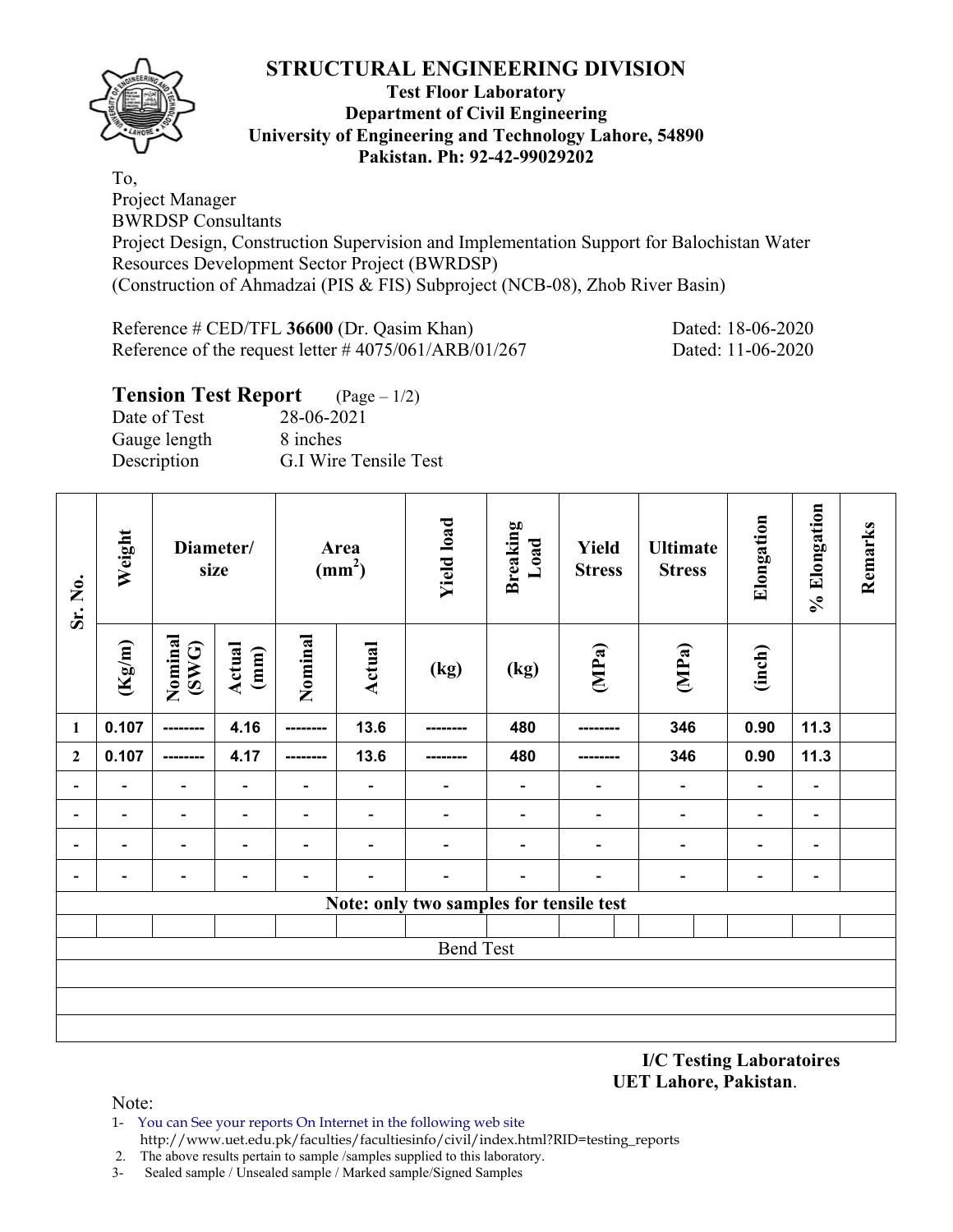

#### **Test Floor Laboratory Department of Civil Engineering University of Engineering and Technology Lahore, 54890 Pakistan. Ph: 92-42-99029202**

To, Project Manager BWRDSP Consultants

Project Design, Construction Supervision and Implementation Support for Balochistan Water Resources Development Sector Project (BWRDSP) (Construction of Ahmadzai (PIS & FIS) Subproject (NCB-08), Zhob River Basin)

Reference # CED/TFL **36600** (Dr. Qasim Khan) Dated: 18-06-2020 Reference of the request letter # 4075/061/ARB/01/267 Dated: 11-06-2020

| <b>Size Test Report</b> $(Page - 2/2)$ |  |
|----------------------------------------|--|
|----------------------------------------|--|

| Date of Test | 28-06-2021              |
|--------------|-------------------------|
| Description  | G.I Wire Thickness Test |

| Sr.<br>No.   | Designation                     | Measured<br>Diameter | Remark |  |  |  |  |  |  |  |  |
|--------------|---------------------------------|----------------------|--------|--|--|--|--|--|--|--|--|
|              |                                 | (mm)                 |        |  |  |  |  |  |  |  |  |
| $\mathbf{1}$ | <b>GI</b> Wire                  | 4.10                 |        |  |  |  |  |  |  |  |  |
|              |                                 |                      |        |  |  |  |  |  |  |  |  |
|              |                                 |                      |        |  |  |  |  |  |  |  |  |
|              |                                 |                      |        |  |  |  |  |  |  |  |  |
|              |                                 |                      |        |  |  |  |  |  |  |  |  |
|              |                                 |                      |        |  |  |  |  |  |  |  |  |
|              |                                 |                      |        |  |  |  |  |  |  |  |  |
|              |                                 |                      |        |  |  |  |  |  |  |  |  |
|              | <b>Only One Sample for Test</b> |                      |        |  |  |  |  |  |  |  |  |

**I/C Testing Laboratoires UET Lahore, Pakistan**.

- 1- You can See your reports On Internet in the following web site http://www.uet.edu.pk/faculties/facultiesinfo/civil/index.html?RID=testing\_reports
- 2. The above results pertain to sample /samples supplied to this laboratory.
- 3- Sealed sample / Unsealed sample / Marked sample/Signed Samples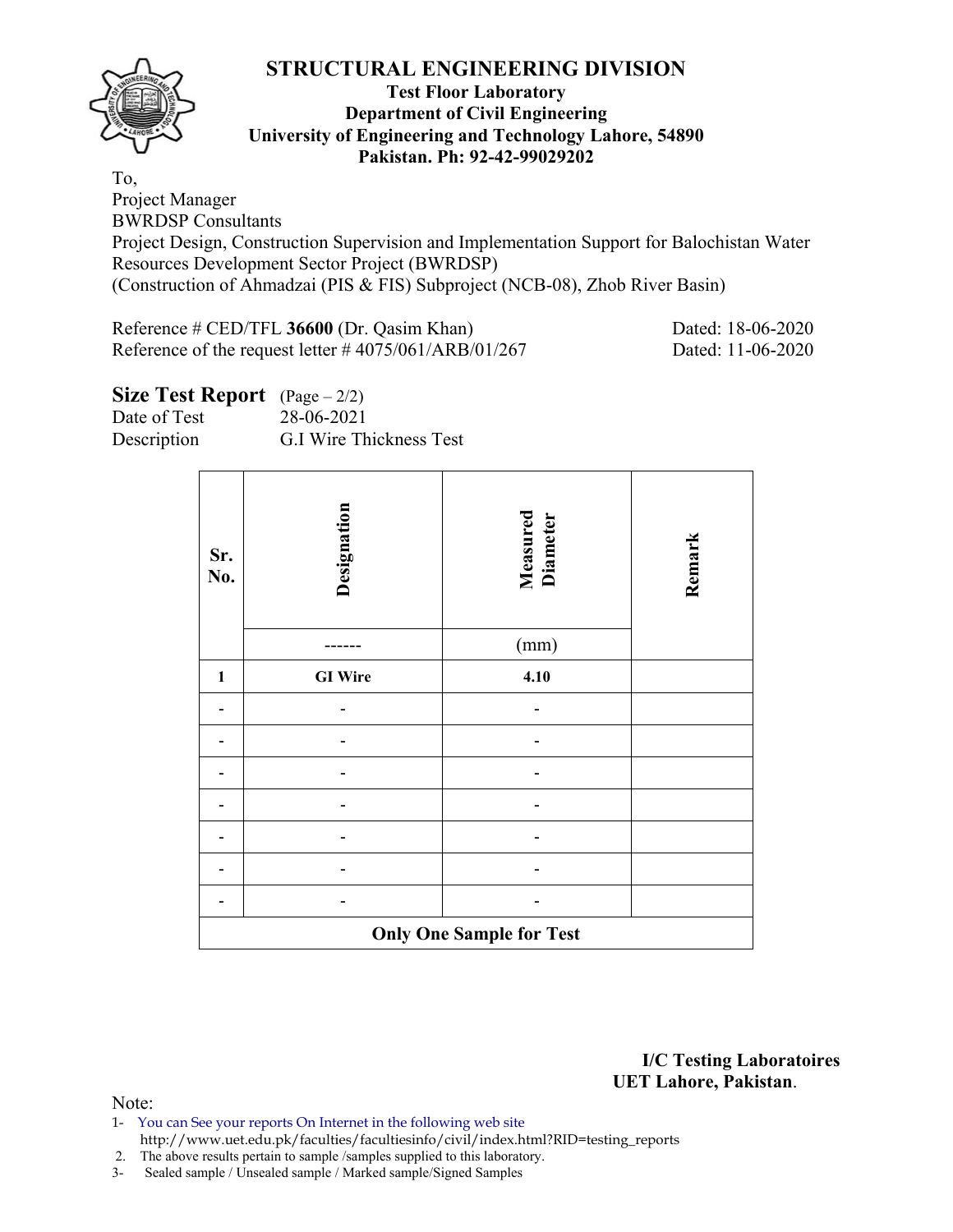

#### **Test Floor Laboratory Department of Civil Engineering University of Engineering and Technology Lahore, 54890 Pakistan. Ph: 92-42-99029202**

To, COO/ Director

Excel Services & Engineering (Pvt) Limited Fatima Sugar Mills Limited Building, Kot Addu (RC Roof Slab

| Reference # CED/TFL 36625 (Dr. Qasim Khan)      | Dated: 25-06-2021 |
|-------------------------------------------------|-------------------|
| Reference of the request letter $\#$ ESE-234-03 | Dated: 22-06-2021 |

# **Tension Test Report** (Page -1/1)

Date of Test 28-06-2021 Gauge length 2 inches Description Tor Steel Bar Tensile Test as per BS-4461

| Sr. No.                  | Weight           |                | Diameter/<br><b>Size</b><br>(inch) |                | Area<br>$(in^2)$ | <b>Yield load</b> | <b>Breaking</b><br>Load                |                | <b>Yield Stress</b><br>(psi) |         | <b>Ultimate Stress</b><br>(psi) | Elongation     | % Elongation   | Remarks |
|--------------------------|------------------|----------------|------------------------------------|----------------|------------------|-------------------|----------------------------------------|----------------|------------------------------|---------|---------------------------------|----------------|----------------|---------|
|                          | $\frac{2}{10}$   | Nominal        | <b>Actual</b>                      | Nominal        | <b>Actual</b>    | (kg)              | (kg)                                   | Nominal        | <b>Actual</b>                | Nominal | <b>Actual</b>                   | (inch)         |                |         |
| $\mathbf{1}$             | 0.421            | 3/8            | 0.397                              | 0.11           | 0.124            | 2980              | 4400                                   | 59800          | 53130                        | 88200   | 78500                           | 0.60           | 30.0           |         |
| $\blacksquare$           | ۰                | $\blacksquare$ | $\blacksquare$                     | ٠.             |                  | ۰                 | ۰                                      | $\blacksquare$ | $\blacksquare$               | ۰       | ٠                               | $\blacksquare$ | $\blacksquare$ |         |
| $\overline{\phantom{0}}$ |                  | $\blacksquare$ | $\blacksquare$                     | ۰              | ۰                |                   | $\blacksquare$                         | ۰              | $\blacksquare$               | ۰       | ٠                               | $\blacksquare$ | $\blacksquare$ |         |
| $\overline{\phantom{a}}$ |                  | $\blacksquare$ | $\blacksquare$                     | -              | $\blacksquare$   |                   |                                        | ۰              | $\blacksquare$               | ۰       | ٠                               | $\blacksquare$ | $\blacksquare$ |         |
| $\overline{\phantom{a}}$ |                  |                | $\blacksquare$                     | $\blacksquare$ | ۰                |                   | $\blacksquare$                         | $\blacksquare$ | $\blacksquare$               | ۰       | $\blacksquare$                  | $\blacksquare$ | $\blacksquare$ |         |
|                          | $\blacksquare$   | $\blacksquare$ | $\blacksquare$                     | ۰              | $\blacksquare$   |                   | $\blacksquare$                         | ٠              | $\blacksquare$               | ۰       | ٠                               | $\blacksquare$ | $\blacksquare$ |         |
|                          |                  |                |                                    |                |                  |                   | Note: only one sample for tensile test |                |                              |         |                                 |                |                |         |
|                          |                  |                |                                    |                |                  |                   |                                        |                |                              |         |                                 |                |                |         |
|                          | <b>Bend Test</b> |                |                                    |                |                  |                   |                                        |                |                              |         |                                 |                |                |         |
|                          |                  |                |                                    |                |                  |                   |                                        |                |                              |         |                                 |                |                |         |
|                          |                  |                |                                    |                |                  |                   |                                        |                |                              |         |                                 |                |                |         |
|                          |                  |                |                                    |                |                  |                   |                                        |                |                              |         |                                 |                |                |         |

**I/C Testing Laboratoires UET Lahore, Pakistan**.

- 1- You can See your reports On Internet in the following web site http://www.uet.edu.pk/faculties/facultiesinfo/civil/index.html?RID=testing\_reports
- 2. The above results pertain to sample /samples supplied to this laboratory.
- 3- Sealed sample / Unsealed sample / Marked sample/Signed Samples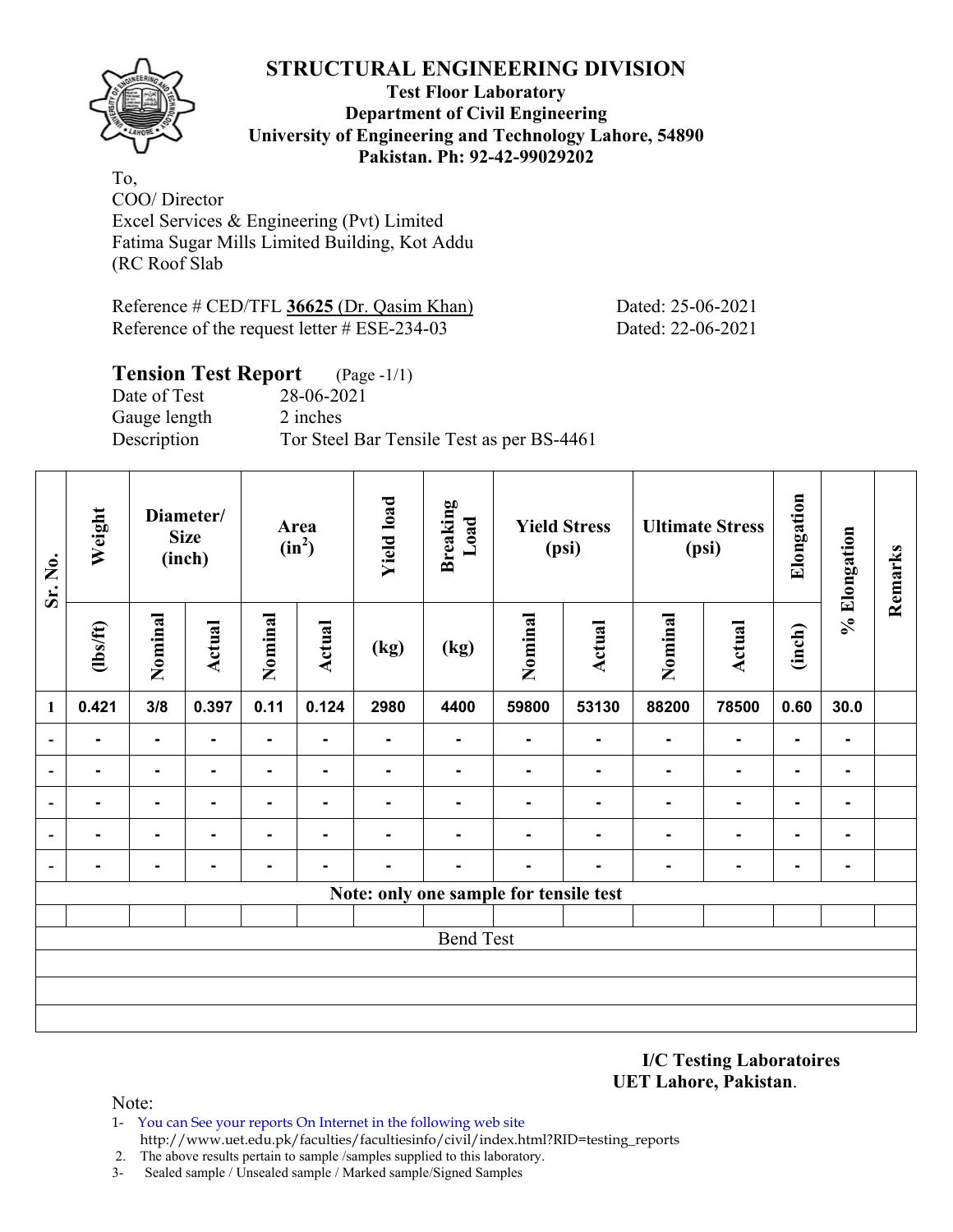

**Test Floor Laboratory Department of Civil Engineering University of Engineering and Technology Lahore, 54890 Pakistan. Ph: 92-42-99029202** 

Ref: CED/TFL/06/36626 Dated: 23-06-2021

Dated of Test: 28-06-2021

#### **To Manager Monitoring & Coordination Shajar Roads Limited Dualization of Sheikhupura- Gujranwala Road**

### Subject: **TESTING OF R.C.C. PIPE [ASTM-C76 – 08a]**

Reference to your letter No. MMC/SHJR/SGRP/81, dated 22.06.2021 on

the subject cited above. One R.C.C. Pipe as received by us has been tested. The results

are tabulated as under.

| Sr.<br>N <sub>0</sub> | Nominal<br>Size | ength<br>Total<br>— | oaded<br>Length | <b>Diameter</b><br><b>Diameter</b><br>Internal<br>xterna<br>国 |        | hickness<br>$W$ all<br>⊨ | load<br>roof<br>A | Ultimate<br>oad<br>— | <b>Stress</b><br>Proof    | Ultimate<br><b>Stress</b> |  |
|-----------------------|-----------------|---------------------|-----------------|---------------------------------------------------------------|--------|--------------------------|-------------------|----------------------|---------------------------|---------------------------|--|
|                       | (inch)          | (foot)              | (foot)          | (foot)                                                        | (foot) | (inch)                   | (kg)              | (kg)                 | Pound/Linear<br>foot/foot | Pound/Linear<br>foot/foot |  |
|                       | 36 (910mm)      | 7.97                | 7.62            | 3.66                                                          | 2.98   | 4.08                     | 33090             | 45710                | 3211                      | 4435                      |  |

Witness by Rana Tariq (NESPAK) & Abdul Rashid (M.E SHAJAR)

**I/C Testing Laboratoires UET Lahore, Pakistan**.

Note:

1- You can See your reports On Internet in the following web site http://www.uet.edu.pk/faculties/facultiesinfo/civil/index.html?RID=testing\_reports

2. The above results pertain to sample /samples supplied to this laboratory.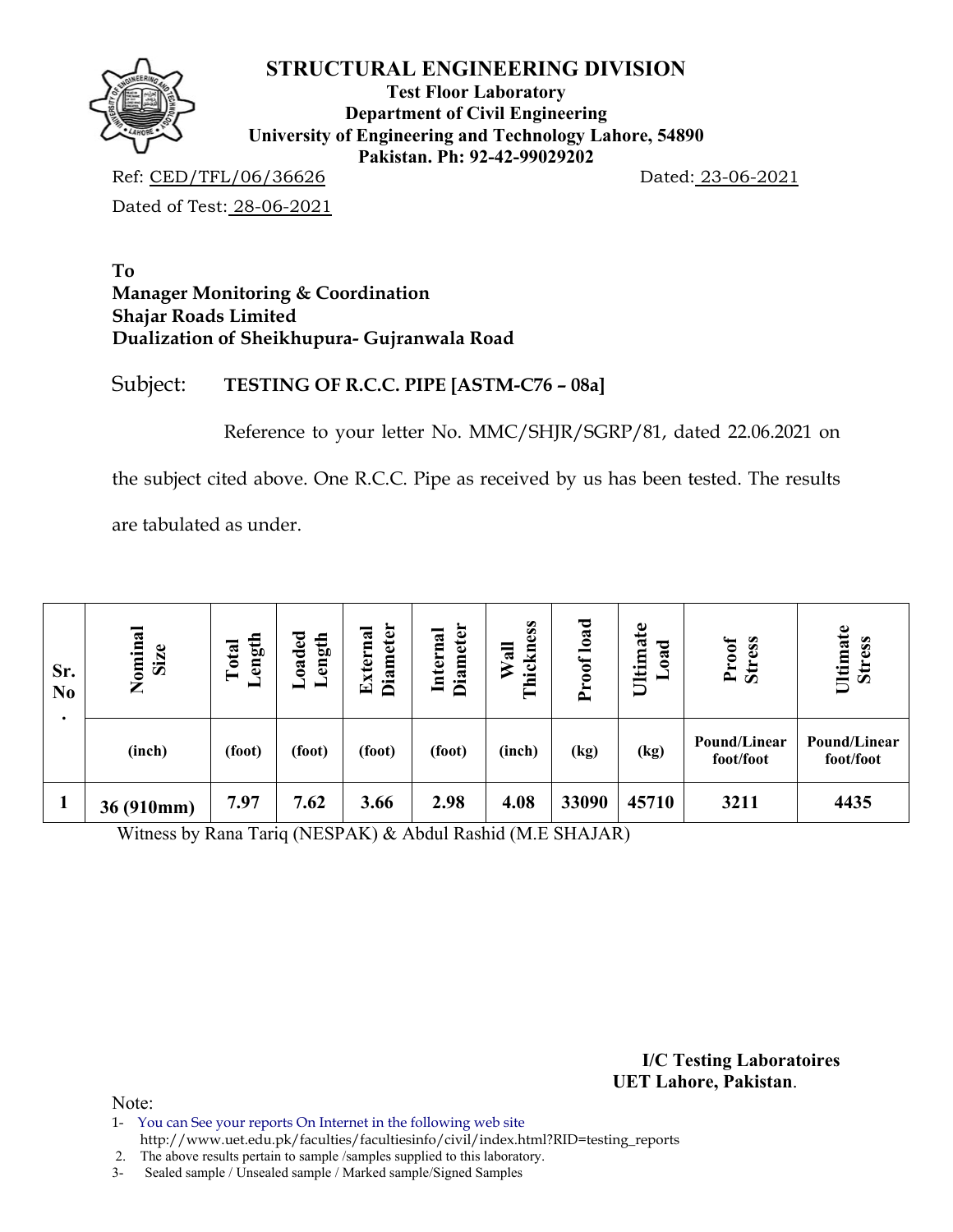

To,

#### **Test Floor Laboratory Department of Civil Engineering University of Engineering and Technology Lahore, 54890 Pakistan. Ph: 92-42-99029202**

Resident Engineer Osmani & Company Infrastructure Development Works of Commercial Zone-A for M-3 Industrial City, M-3 Motorway (Contract No. FIC-034 : M/s Sh. Iqbal Akhtar) Infrastructure Development Works of Phase-II (Including Construction of UG, OH Tank, Watwer Supply and Sewerage System) at M-3 Industrial City near Sahiwala Interchange, M3 Motorway (Contract No. FIC-040 : M/s Sh. Iqbal Akhtar) Reference # CED/TFL 36631 (Dr. Qasim Khan) Dated: 23-06-2021 Reference of the request letter # CRE/M3IC/FIC-040/Lab/1159 Dated: 04-05-2021 **Tension Test Report** (Page -1/1) Date of Test 28-06-2021 Gauge length 8 inches Description Deformed Steel Bar Tensile and Bend Test as per ASTM-A615 **Elongation Yield load**  Elongation **Yield load Breaking Weight Load Diameter/ Area Yield Stress Ultimate Stress % Elongation**  % Elongation  $(in^2)$ **Size (psi) (psi) Sr. No. Nominal Nominal Nominal Nominal**  Nominal Nominal **(lbs/ft) Actual**  Nomina Nomina **(inch) Actual Actual (inch) Actual (#) (kg) (kg) 1 0.371 3 0.372 0.11 0.109 3100 4700 62200 62740 94200 95200 1.50 18.8 2 0.371 3 0.373 0.11 0.109 3000 4700 60200 60610 94200 95000 1.40 17.5 - - - - - - - - - - - - - - - - - - - - - - - - - - - - - - - - - - - - - - - - - - - - - - - - - - - - - - - - Note: only two samples for tensile and one sample for bend test** Bend Test #3 Bar Bend Test Through 180º is Satisfactory

> **I/C Testing Laboratoires UET Lahore, Pakistan**.

**Remarks** 

Remarks

**Ittehad Steel** 

**Ittehad Steel** 

- 1- You can See your reports On Internet in the following web site http://www.uet.edu.pk/faculties/facultiesinfo/civil/index.html?RID=testing\_reports
- 2. The above results pertain to sample /samples supplied to this laboratory.
- 3- Sealed sample / Unsealed sample / Marked sample/Signed Samples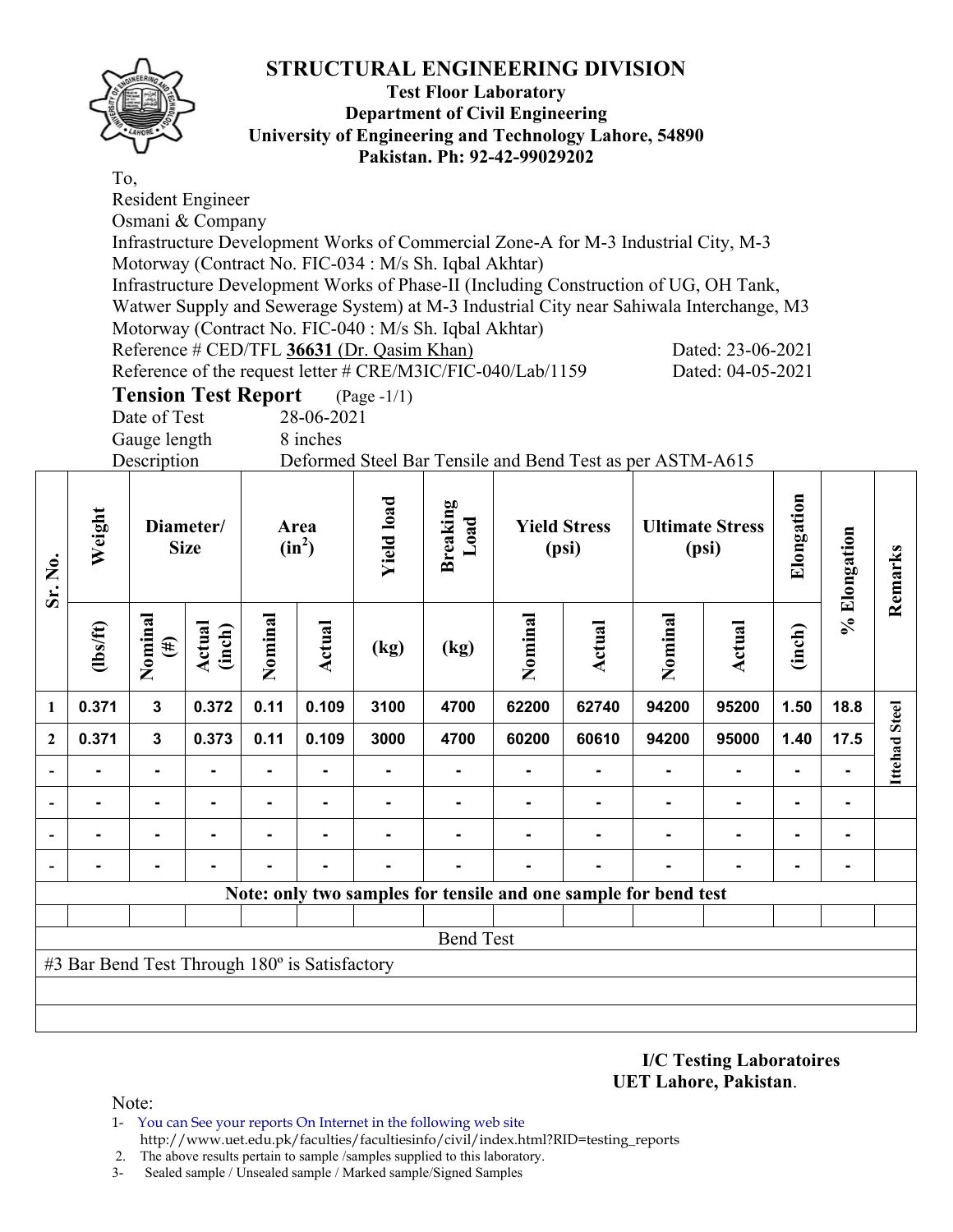

#### **Test Floor Laboratory Department of Civil Engineering University of Engineering and Technology Lahore, 54890 Pakistan. Ph: 92-42-99029202**

To, Resident Engineer Osmani & Company Infrastructure Development Works of Commercial Zone-B for M-3 Industrial City, M-3 Motorway, Faisalabad Reference # CED/TFL **36632** (Dr. Qasim Khan) Dated: 23-06-2021 Reference of the request letter # CRE/M3IC/FIC-032/Lab/207 Dated: 23-06-2021

# **Tension Test Report** (Page -1/1)

Date of Test 28-06-2021 Gauge length 8 inches

Description Deformed Steel Bar Tensile and Bend Test as per ASTM-A615

| Sr. No.        | Weight                                        |                   | Diameter/<br><b>Size</b> |                | Area<br>$(in^2)$ | <b>Yield load</b> | <b>Breaking</b><br>Load                                         |         | <b>Yield Stress</b><br>(psi) |         | Elongation<br><b>Ultimate Stress</b><br>(psi)<br>(inch) |      | % Elongation   | Remarks              |
|----------------|-----------------------------------------------|-------------------|--------------------------|----------------|------------------|-------------------|-----------------------------------------------------------------|---------|------------------------------|---------|---------------------------------------------------------|------|----------------|----------------------|
|                | $\frac{2}{10}$                                | Nominal<br>$(\#)$ | Actual<br>(inch)         | Nominal        | Actual           | (kg)              | (kg)                                                            | Nominal | Actual                       | Nominal | <b>Actual</b>                                           |      |                |                      |
| $\mathbf{1}$   | 0.369                                         | $\mathbf{3}$      | 0.371                    | 0.11           | 0.108            | 3000              | 4400                                                            | 60200   | 61030                        | 88200   | 89600                                                   | 1.40 | 17.5           |                      |
| $\mathbf{2}$   | 0.367                                         | $\mathbf{3}$      | 0.370                    | 0.11           | 0.108            | 2900              | 4400                                                            | 58200   | 59320                        | 88200   | 90000                                                   | 1.50 | 18.8           | <b>Ittehad Steel</b> |
| $\overline{a}$ |                                               | -                 |                          |                |                  |                   |                                                                 |         |                              |         |                                                         |      |                |                      |
| $\overline{a}$ | $\blacksquare$                                | ۰                 |                          | ۰              | ۰                |                   |                                                                 |         |                              |         |                                                         |      | ۰              |                      |
|                | $\blacksquare$                                | $\blacksquare$    |                          | ۰              | ۰.               |                   |                                                                 |         |                              |         | $\blacksquare$                                          | ۰    | ۰              |                      |
|                |                                               | $\blacksquare$    |                          | $\blacksquare$ | $\blacksquare$   |                   |                                                                 |         |                              |         | $\blacksquare$                                          |      | $\blacksquare$ |                      |
|                |                                               |                   |                          |                |                  |                   | Note: only two samples for tensile and one sample for bend test |         |                              |         |                                                         |      |                |                      |
|                |                                               |                   |                          |                |                  |                   |                                                                 |         |                              |         |                                                         |      |                |                      |
|                | <b>Bend Test</b>                              |                   |                          |                |                  |                   |                                                                 |         |                              |         |                                                         |      |                |                      |
|                | #3 Bar Bend Test Through 180° is Satisfactory |                   |                          |                |                  |                   |                                                                 |         |                              |         |                                                         |      |                |                      |
|                |                                               |                   |                          |                |                  |                   |                                                                 |         |                              |         |                                                         |      |                |                      |
|                |                                               |                   |                          |                |                  |                   |                                                                 |         |                              |         |                                                         |      |                |                      |

**I/C Testing Laboratoires UET Lahore, Pakistan**.

Note:

1- You can See your reports On Internet in the following web site http://www.uet.edu.pk/faculties/facultiesinfo/civil/index.html?RID=testing\_reports

2. The above results pertain to sample /samples supplied to this laboratory.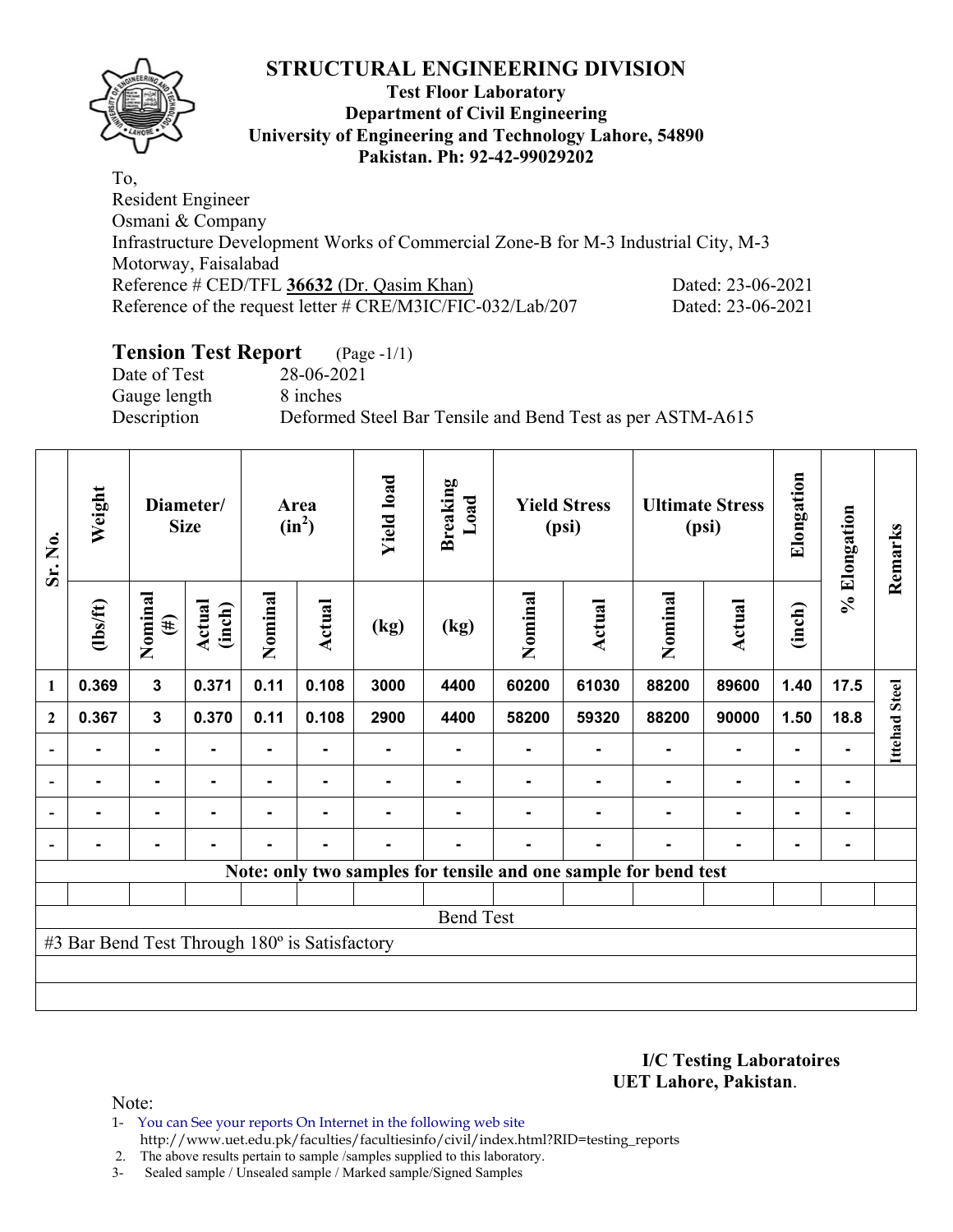

#### **Test Floor Laboratory Department of Civil Engineering University of Engineering and Technology Lahore, 54890 Pakistan. Ph: 92-42-99029202**

To, Resident Engineer Allied Engineering Consultants (Pvt) Ltd Establishment of Mother & Child Block in Sir Ganga Ram Hospital Lahore (Group No. 1)

| Reference $\#$ CED/TFL 36634 (Dr. Qasim Khan)        | Dated: 24-06-2021 |
|------------------------------------------------------|-------------------|
| Reference of the request letter $\#$ AEC/MBC/2021/65 | Dated: 21-06-2021 |

# **Tension Test Report** (Page -1/1)

Date of Test 28-06-2021 Gauge length 8 inches

Description Deformed Steel Bar Tensile and Bend Test as per ASTM-A615

| Sr. No.        | Weight                                        |                   | Diameter/<br><b>Size</b> |         | Area<br>$(in^2)$ | <b>Yield load</b> | <b>Breaking</b><br>Load |         | <b>Yield Stress</b><br>(psi) |                                                                 | <b>Ultimate Stress</b><br>(psi) | Elongation     | % Elongation   | Remarks |
|----------------|-----------------------------------------------|-------------------|--------------------------|---------|------------------|-------------------|-------------------------|---------|------------------------------|-----------------------------------------------------------------|---------------------------------|----------------|----------------|---------|
|                | $\frac{2}{10}$                                | Nominal<br>$(\#)$ | Actual<br>(inch)         | Nominal | <b>Actual</b>    | (kg)              | (kg)                    | Nominal | <b>Actual</b>                | Nominal                                                         | Actual                          | (inch)         |                |         |
| 1              | 0.385                                         | 3                 | 0.379                    | 0.11    | 0.113            | 3500              | 5000                    | 70200   | 68250                        | 100200                                                          | 97500                           | 1.40           | 17.5           |         |
| $\mathbf{2}$   | 0.375                                         | 3                 | 0.375                    | 0.11    | 0.110            | 3200              | 4800                    | 64200   | 63950                        | 96200                                                           | 96000                           | 1.50           | 18.8           |         |
|                |                                               | $\blacksquare$    |                          |         |                  |                   |                         |         |                              |                                                                 | ۰                               |                |                |         |
| $\overline{a}$ | ۰                                             | ۰                 |                          |         | ۰                |                   |                         |         |                              | $\blacksquare$                                                  | ۰                               | ۰              | ٠              |         |
|                | -                                             | ۰                 | -                        |         | $\blacksquare$   |                   |                         |         | $\blacksquare$               | $\blacksquare$                                                  | ۰                               | ۰              | $\blacksquare$ |         |
|                | $\blacksquare$                                | $\blacksquare$    |                          |         | $\blacksquare$   | -                 |                         |         | $\blacksquare$               | $\blacksquare$                                                  | ۰                               | $\blacksquare$ | $\blacksquare$ |         |
|                |                                               |                   |                          |         |                  |                   |                         |         |                              | Note: only two samples for tensile and one sample for bend test |                                 |                |                |         |
|                |                                               |                   |                          |         |                  |                   |                         |         |                              |                                                                 |                                 |                |                |         |
|                | <b>Bend Test</b>                              |                   |                          |         |                  |                   |                         |         |                              |                                                                 |                                 |                |                |         |
|                | #3 Bar Bend Test Through 180° is Satisfactory |                   |                          |         |                  |                   |                         |         |                              |                                                                 |                                 |                |                |         |
|                |                                               |                   |                          |         |                  |                   |                         |         |                              |                                                                 |                                 |                |                |         |
|                |                                               |                   |                          |         |                  |                   |                         |         |                              |                                                                 |                                 |                |                |         |

**I/C Testing Laboratoires UET Lahore, Pakistan**.

Note:

1- You can See your reports On Internet in the following web site http://www.uet.edu.pk/faculties/facultiesinfo/civil/index.html?RID=testing\_reports

2. The above results pertain to sample /samples supplied to this laboratory.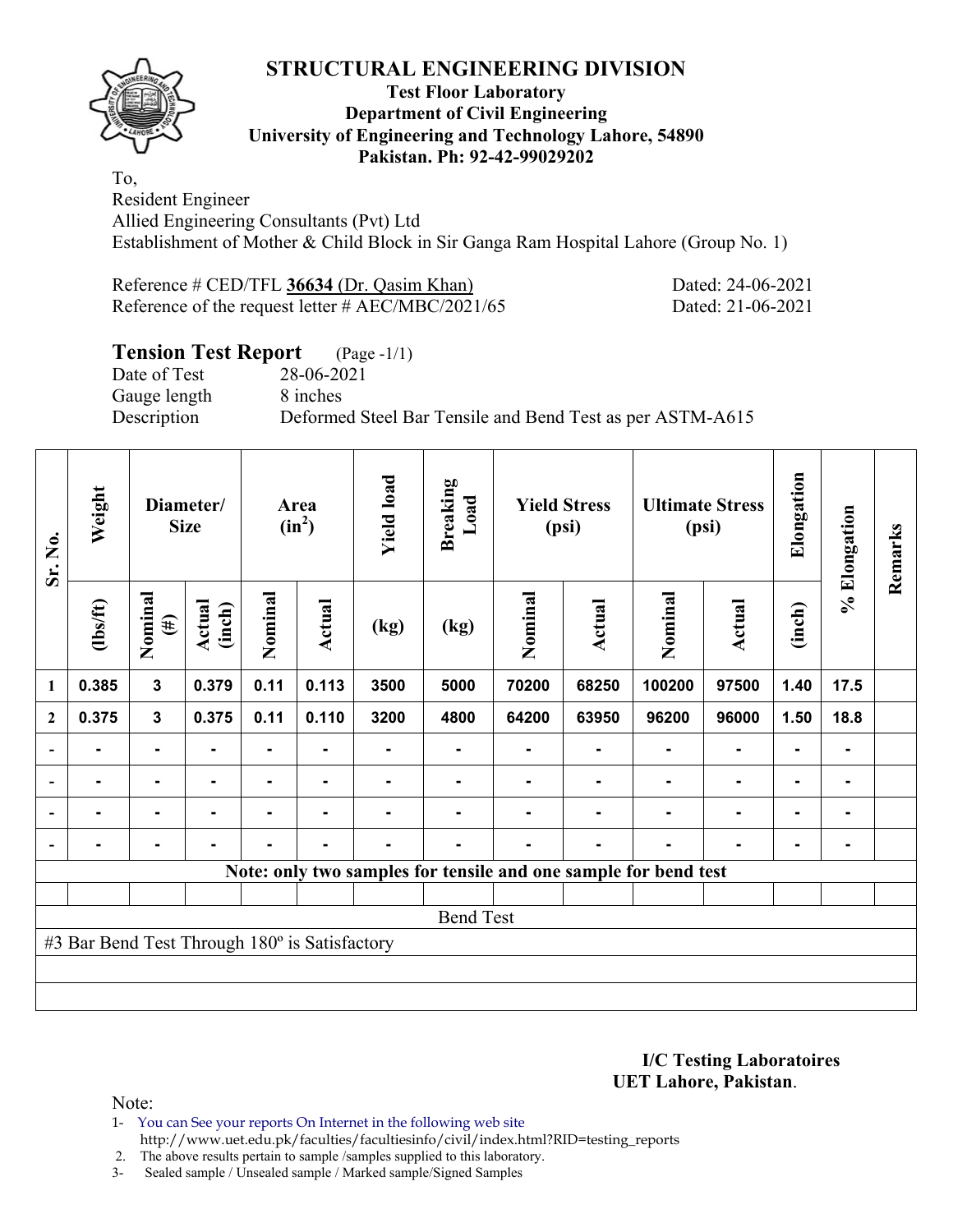

#### **Test Floor Laboratory Department of Civil Engineering University of Engineering and Technology Lahore, 54890 Pakistan. Ph: 92-42-99029202**

To, Civil Engineer Sadaqat Limited Weaving Unit Khurrianwala, Faisalabad

Reference # CED/TFL **36635** (Dr. Qasim Khan) Dated: 24-06-2021 Reference of the request letter # Civil-C-3 Dated: 23-06-2021

### **Tension Test Report** (Page -1/1) Date of Test 28-06-2021 Gauge length 8 inches Description Deformed Steel Bar Tensile Test as per ASTM-A615

| Sr. No.                  | Weight           |                | Diameter/<br><b>Size</b><br>(inch) |                | Area<br>$(in^2)$ | <b>Yield load</b> | <b>Breaking</b><br>Load                 | (psi)          | <b>Yield Stress</b> |                | <b>Ultimate Stress</b><br>(psi) | Elongation     | % Elongation   | Remarks    |
|--------------------------|------------------|----------------|------------------------------------|----------------|------------------|-------------------|-----------------------------------------|----------------|---------------------|----------------|---------------------------------|----------------|----------------|------------|
|                          | $\frac{2}{10}$   | Nominal        | Actual                             | Nominal        | <b>Actual</b>    | (kg)              | (kg)                                    | Nominal        | Actual              | Nominal        | <b>Actual</b>                   | (inch)         |                |            |
| $\mathbf{1}$             | 0.385            | $\mathbf{3}$   | 0.379                              | 0.11           | 0.113            | 3000              | 3800                                    | 60200          | 58470               | 76200          | 74100                           | 1.60           | 20.0           | <b>New</b> |
| $\overline{2}$           | 0.351            | $\mathbf{3}$   | 0.363                              | 0.11           | 0.103            | 3200              | 4900                                    | 64200          | 68280               | 98200          | 104600                          | 1.10           | 13.8           | Old        |
| $\overline{\phantom{a}}$ | ۰.               | ۰              | ٠                                  | ٠              | ٠                | $\blacksquare$    | $\blacksquare$                          | $\blacksquare$ | $\blacksquare$      | $\blacksquare$ | ٠                               | $\blacksquare$ | $\blacksquare$ |            |
| $\overline{\phantom{a}}$ |                  | ۰              | ٠                                  | ۰              | ٠                | ٠                 | $\blacksquare$                          | $\blacksquare$ | ۰                   | ٠              | ٠                               | $\blacksquare$ | $\blacksquare$ |            |
| $\overline{\phantom{a}}$ |                  | $\blacksquare$ | ۰                                  | $\blacksquare$ | $\blacksquare$   | ۰                 | $\blacksquare$                          |                | $\blacksquare$      | $\blacksquare$ | $\blacksquare$                  | ٠              | $\blacksquare$ |            |
| $\overline{\phantom{a}}$ |                  |                | ۰                                  | $\blacksquare$ |                  | $\blacksquare$    | $\blacksquare$                          | $\blacksquare$ | $\blacksquare$      | $\blacksquare$ |                                 | $\blacksquare$ | $\blacksquare$ |            |
|                          |                  |                |                                    |                |                  |                   | Note: only two samples for tensile test |                |                     |                |                                 |                |                |            |
|                          |                  |                |                                    |                |                  |                   |                                         |                |                     |                |                                 |                |                |            |
|                          | <b>Bend Test</b> |                |                                    |                |                  |                   |                                         |                |                     |                |                                 |                |                |            |
|                          |                  |                |                                    |                |                  |                   |                                         |                |                     |                |                                 |                |                |            |
|                          |                  |                |                                    |                |                  |                   |                                         |                |                     |                |                                 |                |                |            |
|                          |                  |                |                                    |                |                  |                   |                                         |                |                     |                |                                 |                |                |            |

**I/C Testing Laboratoires UET Lahore, Pakistan**.

Note:

1- You can See your reports On Internet in the following web site http://www.uet.edu.pk/faculties/facultiesinfo/civil/index.html?RID=testing\_reports

2. The above results pertain to sample /samples supplied to this laboratory.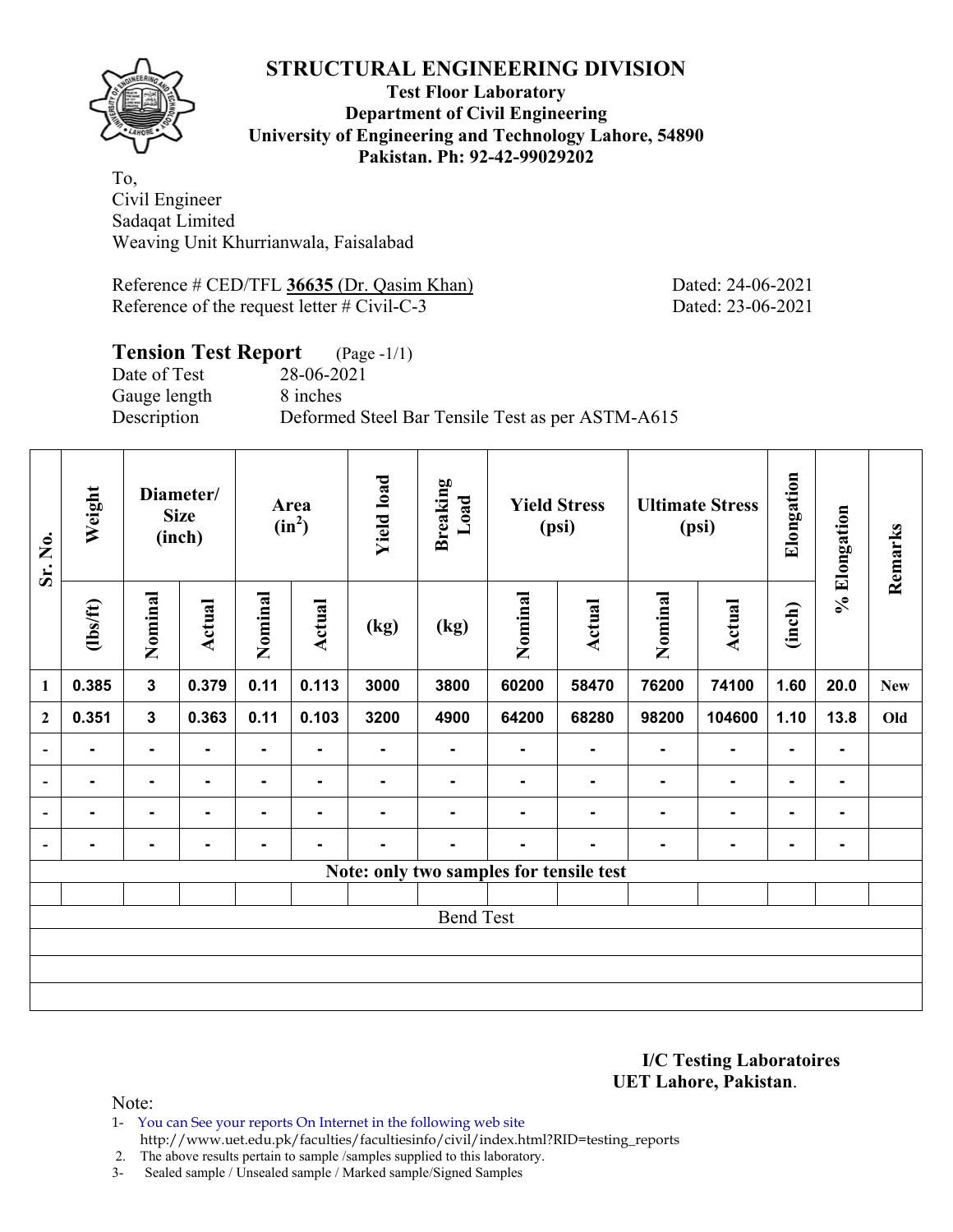

**Test Floor Laboratory Department of Civil Engineering University of Engineering and Technology Lahore, 54890 Pakistan. Ph: 92-42-99029202** 

To, CEO Latif Rafique Constructions Jammia Masjid Construction Project DGL

Reference # CED/TFL **36638** (Dr. Qasim Khan) Dated: 24-06-2021 Reference of the request letter # Nil Dated: 24-06-2021

## **Tension Test Report** (Page -1/1) Date of Test 28-06-2021 Gauge length 8 inches Description Deformed Steel Bar Tensile and Bend Test as per ASTM-A615

| Sr. No.                  | Weight                                        |                   | Diameter/<br><b>Size</b> |         | Area<br>$(in^2)$ | <b>Yield load</b> | <b>Breaking</b><br>Load |         | <b>Yield Stress</b><br>(psi)                                    |         | <b>Ultimate Stress</b><br>(psi) | Elongation | % Elongation   | Remarks |
|--------------------------|-----------------------------------------------|-------------------|--------------------------|---------|------------------|-------------------|-------------------------|---------|-----------------------------------------------------------------|---------|---------------------------------|------------|----------------|---------|
|                          | $\frac{2}{10}$                                | Nominal<br>$(\#)$ | Actual<br>(inch)         | Nominal | <b>Actual</b>    | (kg)              | (kg)                    | Nominal | Actual                                                          | Nominal | <b>Actual</b>                   | (inch)     |                |         |
| $\mathbf{1}$             | 0.385                                         | 3                 | 0.380                    | 0.11    | 0.113            | 4000              | 4900                    | 80200   | 77830                                                           | 98200   | 95400                           | 0.90       | 11.3           |         |
| $\overline{2}$           | 0.386                                         | $\mathbf{3}$      | 0.380                    | 0.11    | 0.114            | 3900              | 4800                    | 78200   | 75730                                                           | 96200   | 93200                           | 1.00       | 12.5           |         |
| $\blacksquare$           |                                               | $\blacksquare$    |                          |         |                  |                   |                         |         |                                                                 |         |                                 |            |                |         |
| $\overline{\phantom{a}}$ |                                               | $\blacksquare$    |                          |         | ۰                |                   |                         |         |                                                                 |         | $\blacksquare$                  | ۰          | $\blacksquare$ |         |
| $\blacksquare$           |                                               | $\blacksquare$    |                          |         | $\blacksquare$   |                   |                         |         |                                                                 | ٠       | $\blacksquare$                  | ٠          | ۰              |         |
|                          |                                               | ۰                 | ٠                        | -       | $\blacksquare$   | ٠                 |                         |         |                                                                 |         |                                 | ۰          | ۰              |         |
|                          |                                               |                   |                          |         |                  |                   |                         |         | Note: only two samples for tensile and one sample for bend test |         |                                 |            |                |         |
|                          |                                               |                   |                          |         |                  |                   |                         |         |                                                                 |         |                                 |            |                |         |
|                          | <b>Bend Test</b>                              |                   |                          |         |                  |                   |                         |         |                                                                 |         |                                 |            |                |         |
|                          | #3 Bar Bend Test Through 180° is Satisfactory |                   |                          |         |                  |                   |                         |         |                                                                 |         |                                 |            |                |         |
|                          |                                               |                   |                          |         |                  |                   |                         |         |                                                                 |         |                                 |            |                |         |
|                          |                                               |                   |                          |         |                  |                   |                         |         |                                                                 |         |                                 |            |                |         |

**I/C Testing Laboratoires UET Lahore, Pakistan**.

- 1- You can See your reports On Internet in the following web site http://www.uet.edu.pk/faculties/facultiesinfo/civil/index.html?RID=testing\_reports
- 2. The above results pertain to sample /samples supplied to this laboratory.
- 3- Sealed sample / Unsealed sample / Marked sample/Signed Samples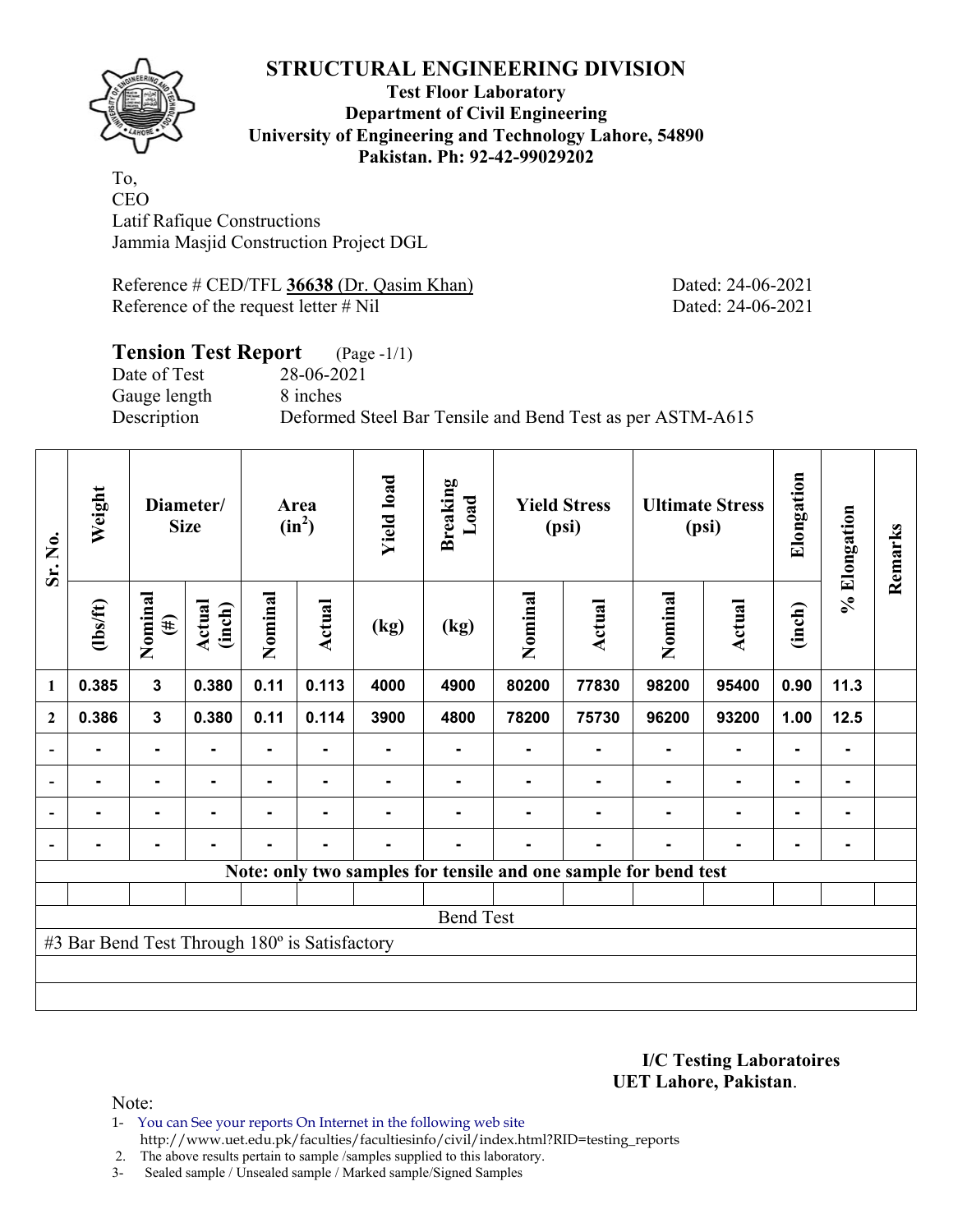

#### **Test Floor Laboratory Department of Civil Engineering University of Engineering and Technology Lahore, 54890 Pakistan. Ph: 92-42-99029202**

To, Faizan Shoukat Model Bazar Head Office 18 D-2 Johar Town, Lahore (Establishment of Model Bazar Pakpattan)

Reference # CED/TFL 36641 (Dr. Qasim Khan) Dated: 25-06-2021 Reference of the request letter # Nil Dated: 25-06-2021

# **Tension Test Report** (Page -1/1) Date of Test 28-06-2021 Gauge length 8 inches Description Deformed Steel Bar Tensile and Bend Test as per ASTM-A615

| Sr. No. | Weight                                        |                   | Diameter/<br><b>Size</b> |         | Area<br>$(in^2)$ | <b>Yield load</b> | <b>Breaking</b><br>Load |         | <b>Yield Stress</b><br>(psi)                                   |         | <b>Ultimate Stress</b><br>(psi) | Elongation     | % Elongation | Remarks |
|---------|-----------------------------------------------|-------------------|--------------------------|---------|------------------|-------------------|-------------------------|---------|----------------------------------------------------------------|---------|---------------------------------|----------------|--------------|---------|
|         | $\frac{2}{10}$                                | Nominal<br>$(\#)$ | <b>Actual</b><br>(inch)  | Nominal | <b>Actual</b>    | (kg)              | (kg)                    | Nominal | Actual                                                         | Nominal | <b>Actual</b>                   | (inch)         |              |         |
| 1       | 0.378                                         | $\mathbf{3}$      | 0.376                    | 0.11    | 0.111            | 3900              | 4600                    | 78200   | 77370                                                          | 92200   | 91300                           | 1.40           | 17.5         |         |
|         |                                               |                   |                          | ۰       |                  |                   |                         |         |                                                                |         | $\blacksquare$                  |                |              |         |
|         |                                               |                   |                          |         |                  |                   |                         |         |                                                                |         | $\blacksquare$                  |                |              |         |
|         |                                               | $\blacksquare$    |                          | ۰       |                  |                   |                         |         |                                                                |         | $\blacksquare$                  | $\blacksquare$ |              |         |
|         |                                               |                   |                          |         |                  |                   |                         |         |                                                                |         | $\blacksquare$                  | $\blacksquare$ |              |         |
|         |                                               |                   |                          |         |                  |                   |                         |         |                                                                |         |                                 |                |              |         |
|         |                                               |                   |                          |         |                  |                   |                         |         | Note: only one sample for tensile and one sample for bend test |         |                                 |                |              |         |
|         |                                               |                   |                          |         |                  |                   |                         |         |                                                                |         |                                 |                |              |         |
|         |                                               |                   |                          |         |                  |                   | <b>Bend Test</b>        |         |                                                                |         |                                 |                |              |         |
|         | #3 Bar Bend Test Through 180° is Satisfactory |                   |                          |         |                  |                   |                         |         |                                                                |         |                                 |                |              |         |
|         |                                               |                   |                          |         |                  |                   |                         |         |                                                                |         |                                 |                |              |         |
|         |                                               |                   |                          |         |                  |                   |                         |         |                                                                |         |                                 |                |              |         |

**I/C Testing Laboratoires UET Lahore, Pakistan**.

- 1- You can See your reports On Internet in the following web site http://www.uet.edu.pk/faculties/facultiesinfo/civil/index.html?RID=testing\_reports
- 2. The above results pertain to sample /samples supplied to this laboratory.
- 3- Sealed sample / Unsealed sample / Marked sample/Signed Samples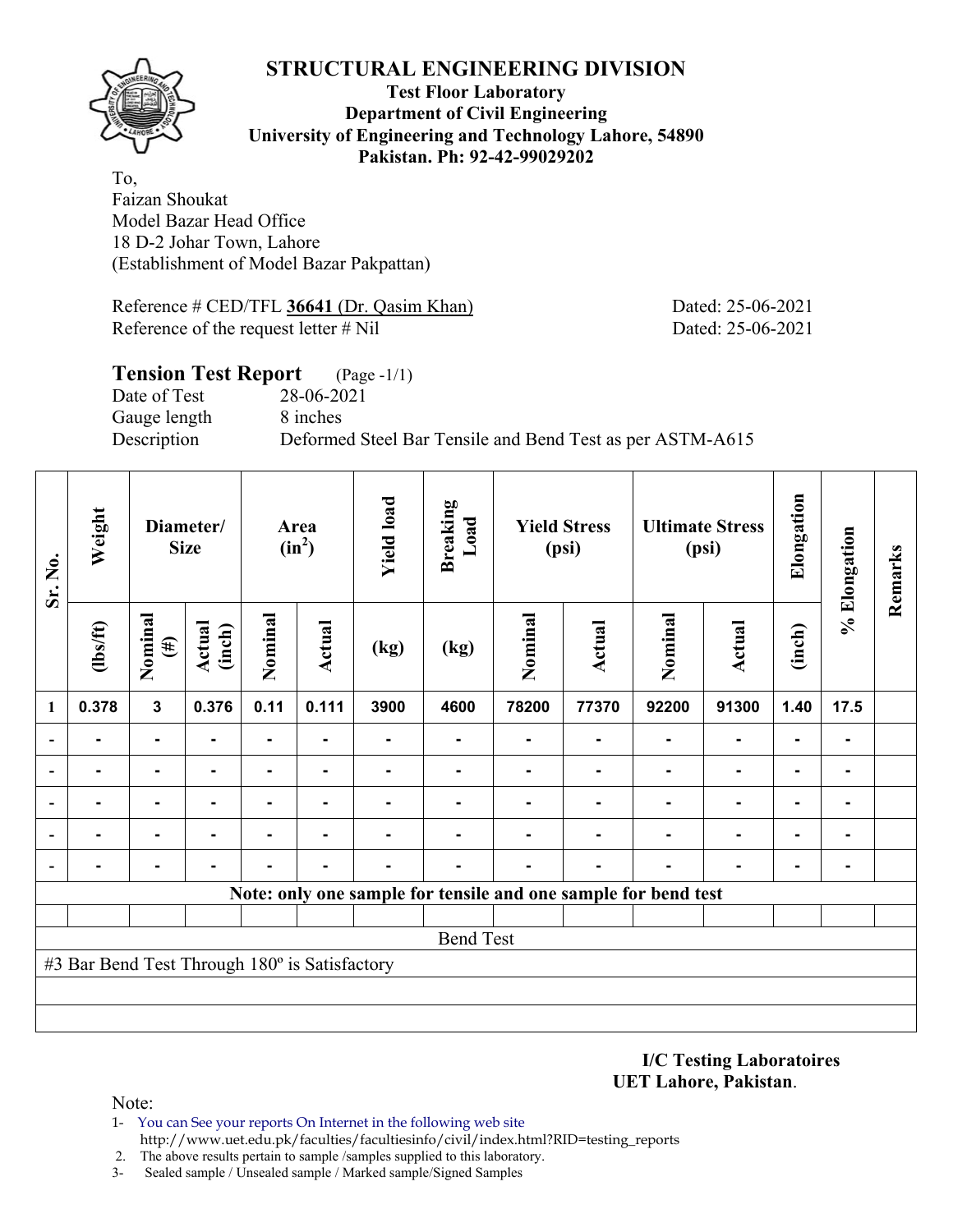

### **Test Floor Laboratory Department of Civil Engineering University of Engineering and Technology Lahore, 54890 Pakistan. Ph: 92-42-99029202**

To, XEN GE (Air) Lahore Rehabilitation of Information and Selection Centre at PAF Base Lahore CEAF-CZ-34/2021

Reference # CED/TFL **36643** (Dr. Qasim Khan) Dated: 25-06-2021 Reference of the request letter # 6888/20/E6 Dated: 24-06-2021

| <b>Tension Test Report</b> (Page -1/1) |                                                           |
|----------------------------------------|-----------------------------------------------------------|
| Date of Test                           | 28-06-2021                                                |
| Gauge length                           | 8 inches                                                  |
| Description                            | Deformed Steel Bar Tensile and Bend Test as per ASTM-A615 |

| Sr. No.                  | Weight         |                | Diameter/<br><b>Size</b><br>(inch) |         | Area<br>$(in^2)$ | <b>Yield load</b> | <b>Breaking</b><br>Load                |         | <b>Yield Stress</b><br>(psi) |                | <b>Ultimate Stress</b><br>(psi) | Elongation     | % Elongation   | Remarks |
|--------------------------|----------------|----------------|------------------------------------|---------|------------------|-------------------|----------------------------------------|---------|------------------------------|----------------|---------------------------------|----------------|----------------|---------|
|                          | $\frac{2}{10}$ | Nominal        | Actual                             | Nominal | <b>Actual</b>    | (kg)              | (kg)                                   | Nominal | <b>Actual</b>                | Nominal        | <b>Actual</b>                   | (inch)         |                |         |
| 1                        | 0.374          | 3/8            | 0.374                              | 0.11    | 0.110            | 3200              | 4200                                   | 64200   | 64220                        | 84200          | 84300                           | 1.00           | 12.5           |         |
| $\blacksquare$           | ۰              | $\blacksquare$ | ۰.                                 | Ξ.      |                  | ٠.                | $\blacksquare$                         | ۰       | $\blacksquare$               | $\blacksquare$ | ٠                               | $\blacksquare$ |                |         |
| $\overline{\phantom{0}}$ | ۰              |                | ۰                                  | Ξ.      | $\blacksquare$   | Ξ.                | ۰                                      | ۰.      | $\blacksquare$               | $\blacksquare$ | ۰                               | $\blacksquare$ | $\blacksquare$ |         |
|                          | ۰              | ۰              | -                                  | ۰       | $\blacksquare$   | -                 | $\blacksquare$                         | -       | $\blacksquare$               | $\blacksquare$ | ۰                               | $\blacksquare$ | $\blacksquare$ |         |
| $\overline{\phantom{0}}$ | ۰              | ۰              |                                    |         | -                |                   |                                        |         | ۰                            | $\blacksquare$ | $\blacksquare$                  | $\blacksquare$ | ٠              |         |
| $\overline{\phantom{a}}$ | $\blacksquare$ | ۰              | $\blacksquare$                     | ۰       | $\blacksquare$   | $\blacksquare$    | $\blacksquare$                         | ۰       | ٠                            | $\blacksquare$ | ۰                               | $\blacksquare$ | $\blacksquare$ |         |
|                          |                |                |                                    |         |                  |                   | Note: only one sample for tensile test |         |                              |                |                                 |                |                |         |
|                          |                |                |                                    |         |                  |                   |                                        |         |                              |                |                                 |                |                |         |
|                          |                |                |                                    |         |                  |                   | <b>Bend Test</b>                       |         |                              |                |                                 |                |                |         |
|                          |                |                |                                    |         |                  |                   |                                        |         |                              |                |                                 |                |                |         |
|                          |                |                |                                    |         |                  |                   |                                        |         |                              |                |                                 |                |                |         |
|                          |                |                |                                    |         |                  |                   |                                        |         |                              |                |                                 |                |                |         |

**I/C Testing Laboratoires UET Lahore, Pakistan**.

- 1- You can See your reports On Internet in the following web site http://www.uet.edu.pk/faculties/facultiesinfo/civil/index.html?RID=testing\_reports
- 2. The above results pertain to sample /samples supplied to this laboratory.
- 3- Sealed sample / Unsealed sample / Marked sample/Signed Samples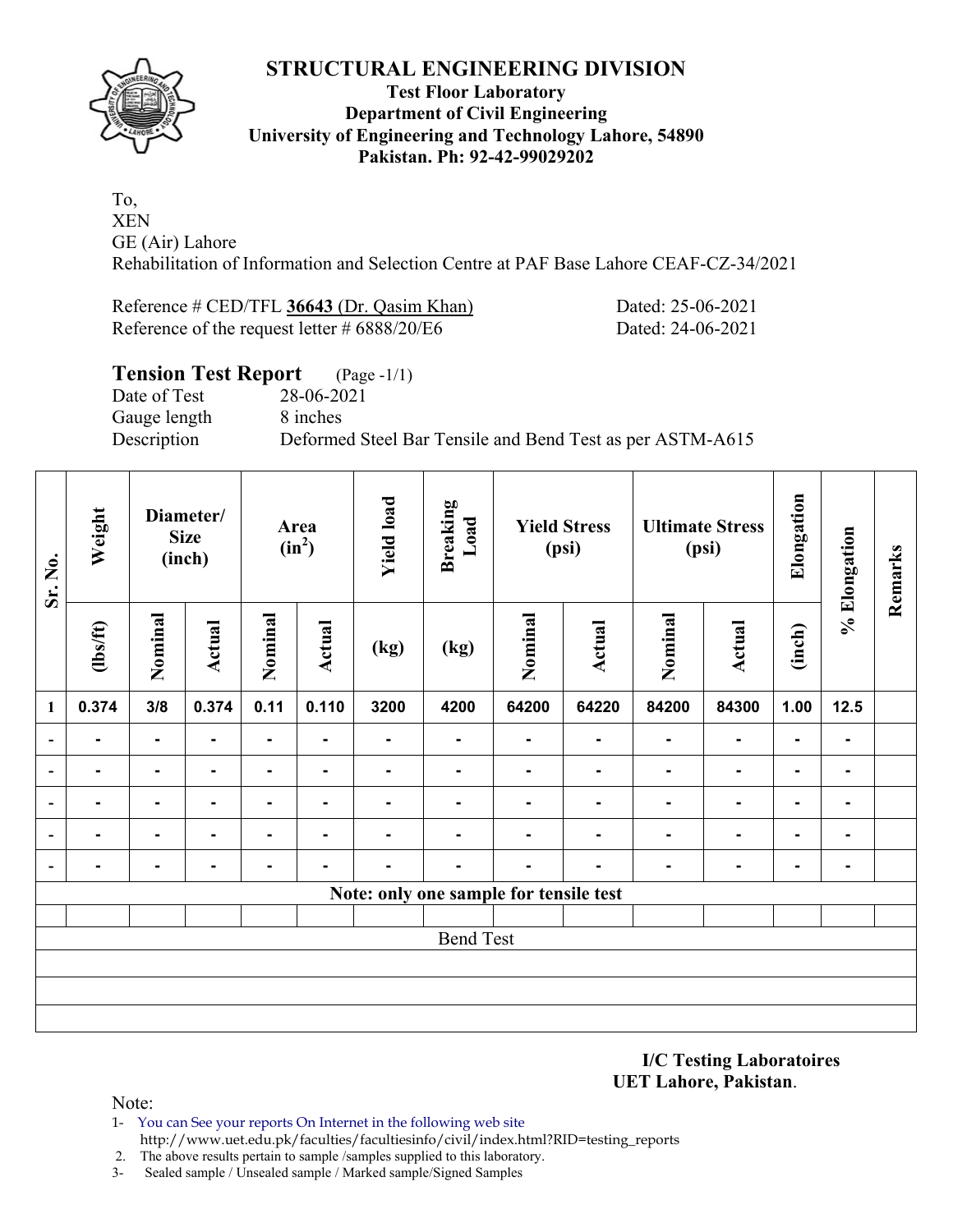

#### **Test Floor Laboratory Department of Civil Engineering University of Engineering and Technology Lahore, 54890 Pakistan. Ph: 92-42-99029202**

To, Project Engineer SMC 2038- Carrefour (M) at Hyper Box at Gujranwala

Reference # CED/TFL 36644 (Dr. Qasim Khan) Dated: 25-06-2021 Reference of the request letter # 2038/BOX/009/2021 Dated: 25-06-2021

### **Tension Test Report** (Page -1/1)

Date of Test 28-06-2021 Gauge length 8 inches

Description Deformed Steel Bar Tensile and Bend Test as per ASTM-A615

| Sr. No.          | Weight                                        |                   | Diameter/<br><b>Size</b> |                | Area<br>$(in^2)$ | <b>Yield load</b> | <b>Breaking</b><br>Load |         | <b>Yield Stress</b><br>(psi) |                                                                 | <b>Ultimate Stress</b><br>(psi) | Elongation     | % Elongation | Remarks              |
|------------------|-----------------------------------------------|-------------------|--------------------------|----------------|------------------|-------------------|-------------------------|---------|------------------------------|-----------------------------------------------------------------|---------------------------------|----------------|--------------|----------------------|
|                  | (1bs/ft)                                      | Nominal<br>$(\#)$ | Actual<br>(inch)         | Nominal        | Actual           | (kg)              | (kg)                    | Nominal | <b>Actual</b>                | Nominal                                                         | Actual                          | (inch)         |              |                      |
| 1                | 0.374                                         | 3                 | 0.374                    | 0.11           | 0.110            | 3300              | 4900                    | 66200   | 66110                        | 98200                                                           | 98200                           | 1.30           | 16.3         |                      |
| $\boldsymbol{2}$ | 0.376                                         | 3                 | 0.375                    | 0.11           | 0.111            | 3300              | 5000                    | 66200   | 65730                        | 100200                                                          | 99600                           | 1.20           | 15.0         | <b>Ittefaq Steel</b> |
|                  |                                               |                   |                          |                |                  |                   |                         |         |                              |                                                                 |                                 |                |              |                      |
|                  |                                               | $\blacksquare$    |                          |                | ۰.               |                   |                         |         |                              |                                                                 | $\overline{\phantom{0}}$        | $\blacksquare$ |              |                      |
|                  |                                               | $\blacksquare$    |                          |                | ۰                |                   |                         |         |                              |                                                                 | $\blacksquare$                  | $\blacksquare$ |              |                      |
|                  |                                               | $\blacksquare$    |                          | $\blacksquare$ | ۰                | -                 |                         |         |                              |                                                                 | $\blacksquare$                  | $\blacksquare$ |              |                      |
|                  |                                               |                   |                          |                |                  |                   |                         |         |                              | Note: only two samples for tensile and one sample for bend test |                                 |                |              |                      |
|                  |                                               |                   |                          |                |                  |                   |                         |         |                              |                                                                 |                                 |                |              |                      |
|                  |                                               |                   |                          |                |                  |                   | <b>Bend Test</b>        |         |                              |                                                                 |                                 |                |              |                      |
|                  | #3 Bar Bend Test Through 180° is Satisfactory |                   |                          |                |                  |                   |                         |         |                              |                                                                 |                                 |                |              |                      |
|                  |                                               |                   |                          |                |                  |                   |                         |         |                              |                                                                 |                                 |                |              |                      |
|                  |                                               |                   |                          |                |                  |                   |                         |         |                              |                                                                 |                                 |                |              |                      |

**I/C Testing Laboratoires UET Lahore, Pakistan**.

Note:

1- You can See your reports On Internet in the following web site http://www.uet.edu.pk/faculties/facultiesinfo/civil/index.html?RID=testing\_reports

2. The above results pertain to sample /samples supplied to this laboratory.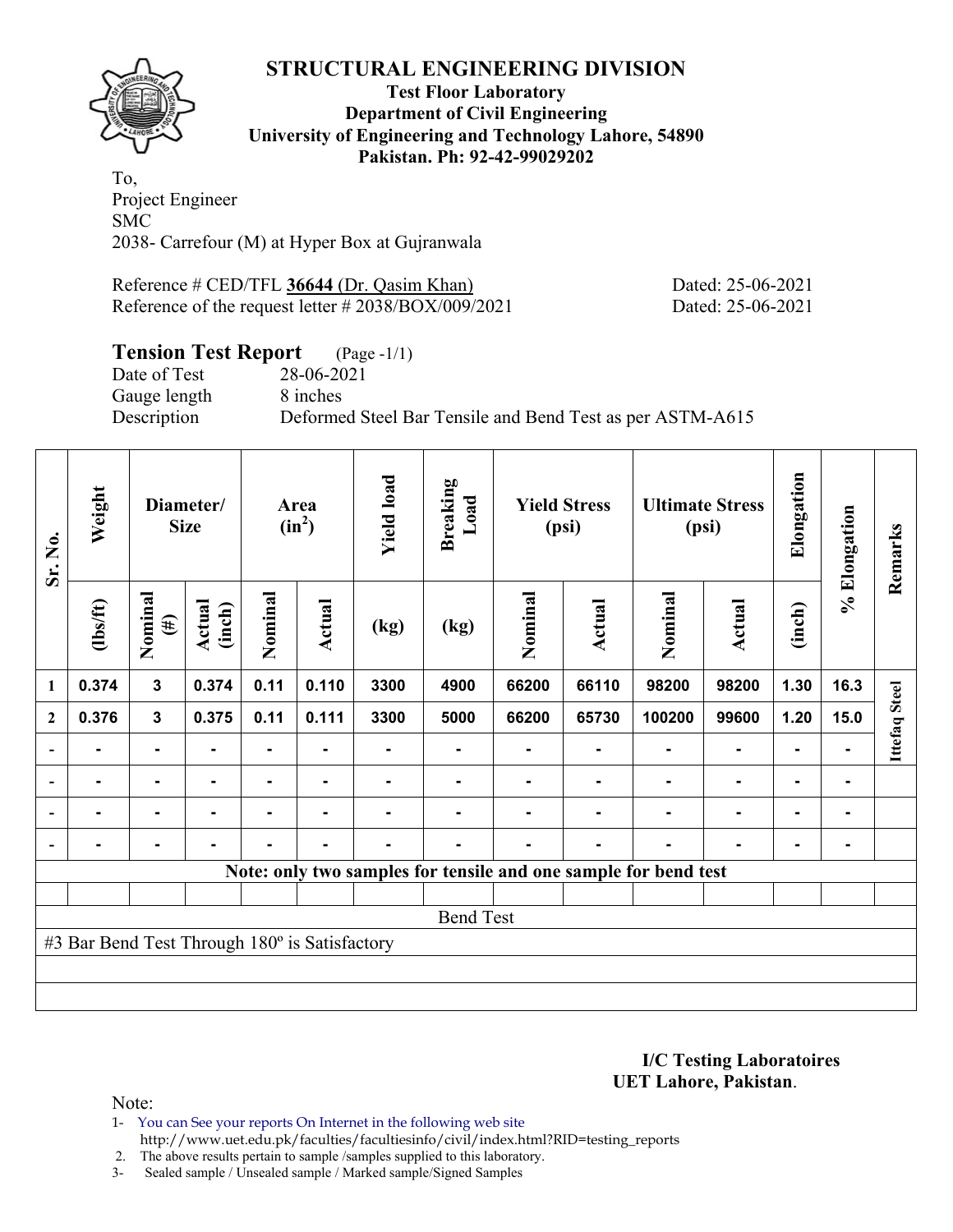

#### **Test Floor Laboratory Department of Civil Engineering University of Engineering and Technology Lahore, 54890 Pakistan. Ph: 92-42-99029202**

To, M/S Defence Housing Authority. Lahore Cantt (Infra Structure Work Sector – Q DHA Ph-IX Rahbar) – (M/s DHA C)

Reference # CED/TFL 36645 (Dr. Qasim Khan) Dated: 25-06-2021 Reference of the request letter # 408/241/E/Lab/96/11/Br 01 Dated: 25-06-2021

# **Tension Test Report** (Page -1/1)

Date of Test 28-03-2021 Gauge length 8 inches

Description Deformed Steel Bar Tensile and Bend Test as per ASTM-A615

| Sr. No.      | Weight                                         |                          | Diameter/<br>size |                | Area<br>$(in^2)$         | <b>Yield load</b> | <b>Breaking</b><br>Load |                                                                 | <b>Yield Stress</b><br>(psi) |                          | <b>Ultimate Stress</b><br>(psi) | Elongation               | % Elongation             | Remarks                |
|--------------|------------------------------------------------|--------------------------|-------------------|----------------|--------------------------|-------------------|-------------------------|-----------------------------------------------------------------|------------------------------|--------------------------|---------------------------------|--------------------------|--------------------------|------------------------|
|              | (1bs/ft)                                       | Nominal<br>$(\#)$        | Actual<br>(inch)  | Nominal        | Actual                   | (kg)              | (kg)                    | Nominal                                                         | Actual                       | Nominal                  | <b>Actual</b>                   | (inch)                   |                          |                        |
| 1            | 4.245                                          | 10                       | 1.260             | 1.27           | 1.248                    | 37800             | 54200                   | 65600                                                           | 66770                        | 94100                    | 95800                           | 1.50                     | 18.8                     |                        |
| $\mathbf{2}$ | 4.225                                          | 10                       | 1.257             | 1.27           | 1.242                    | 32200             | 41600                   | 55900                                                           | 57160                        | 72200                    | 73900                           | 1.40                     | 17.5                     | Kamran<br><b>Steel</b> |
|              |                                                |                          |                   |                |                          |                   |                         |                                                                 |                              |                          | $\qquad \qquad -$               | $\blacksquare$           |                          |                        |
|              |                                                | $\blacksquare$           |                   |                |                          |                   |                         |                                                                 |                              |                          | $\qquad \qquad -$               | -                        | -                        |                        |
|              | $\blacksquare$                                 | $\overline{\phantom{a}}$ | $\blacksquare$    | $\blacksquare$ | $\blacksquare$           |                   |                         |                                                                 |                              | $\overline{\phantom{0}}$ | $\overline{\phantom{a}}$        | Ξ.                       | $\blacksquare$           |                        |
|              | $\blacksquare$                                 | $\overline{\phantom{0}}$ |                   |                | $\overline{\phantom{0}}$ |                   |                         |                                                                 | ۰                            | $\overline{\phantom{0}}$ | $\overline{\phantom{a}}$        | $\overline{\phantom{a}}$ | $\overline{\phantom{a}}$ |                        |
|              |                                                |                          |                   |                |                          |                   |                         | Note: only two samples for tensile and one sample for bend test |                              |                          |                                 |                          |                          |                        |
|              |                                                |                          |                   |                |                          |                   |                         |                                                                 |                              |                          |                                 |                          |                          |                        |
|              |                                                |                          |                   |                |                          |                   | <b>Bend Test</b>        |                                                                 |                              |                          |                                 |                          |                          |                        |
|              | #10 Bar Bend Test Through 180° is Satisfactory |                          |                   |                |                          |                   |                         |                                                                 |                              |                          |                                 |                          |                          |                        |
|              |                                                |                          |                   |                |                          |                   |                         |                                                                 |                              |                          |                                 |                          |                          |                        |
|              |                                                |                          |                   |                |                          |                   |                         |                                                                 |                              |                          |                                 |                          |                          |                        |

**I/C Testing Laboratoires UET Lahore, Pakistan**.

Note:

1- You can See your reports On Internet in the following web site http://www.uet.edu.pk/faculties/facultiesinfo/civil/index.html?RID=testing\_reports

2. The above results pertain to sample /samples supplied to this laboratory.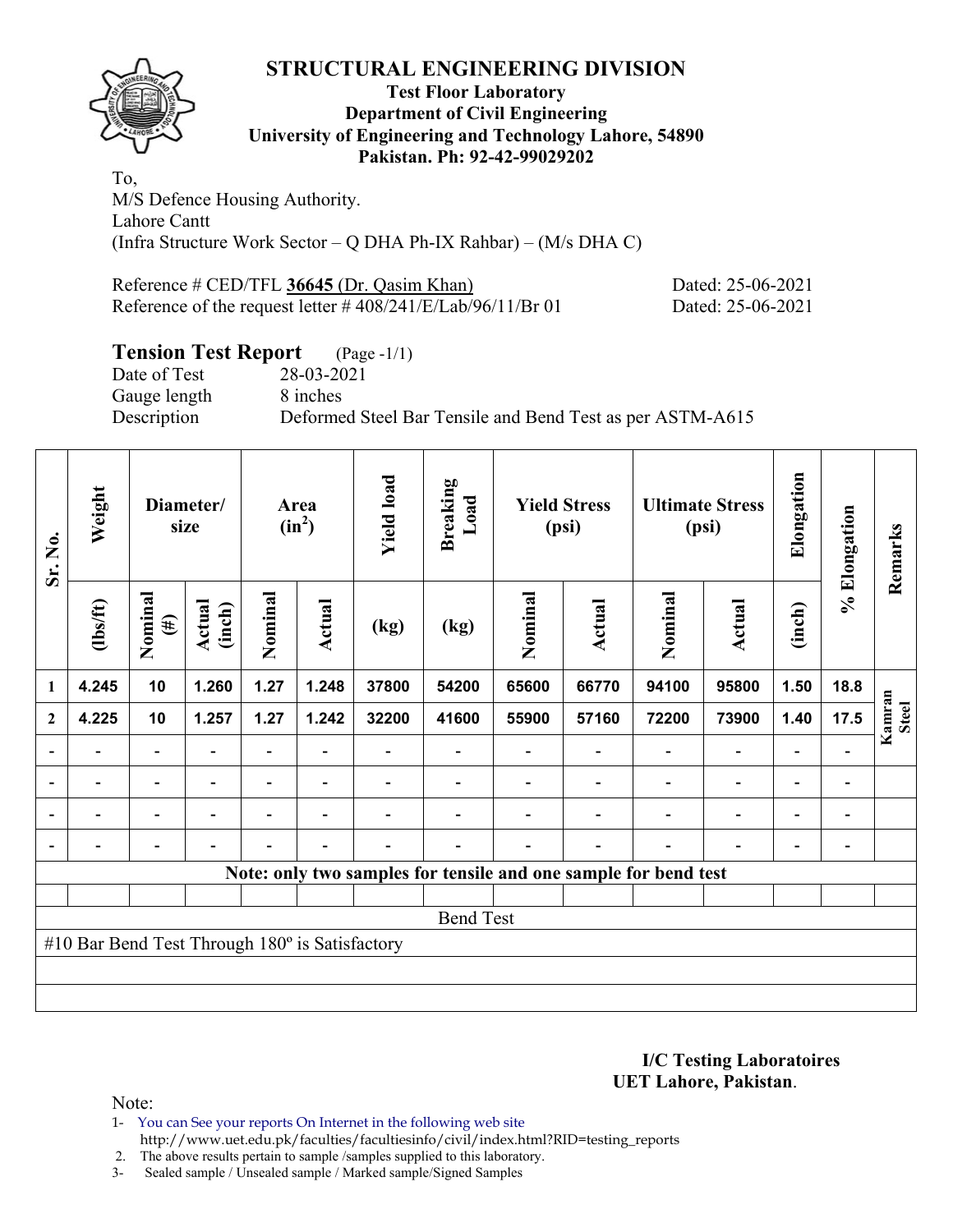

#### **Test Floor Laboratory Department of Civil Engineering University of Engineering and Technology Lahore, 54890 Pakistan. Ph: 92-42-99029202**

To, M/S CM Engineering (Pvt) Ltd Lahore (CMPAK Project Site ID : 53147, 52471, 50686, 51126, 51328, 51800, 52295, 52871, 53145)

Reference # CED/TFL 36647 (Dr. Qasim Khan) Dated: 25-06-2021 Reference of the request letter # CME/Steel/CMPAK/304 Dated: 18-06-2021

# **Tension Test Report** (Page -1/1)

Date of Test 28-06-2021 Gauge length 8 inches

Description Deformed Steel Bar Tensile and Bend Test as per ASTM-A615

| Sr. No.                  | Weight   |                | Diameter/<br><b>Size</b><br>(mm) |         | Area<br>$(in^2)$ | <b>Yield load</b>                                   | <b>Breaking</b><br>Load                                         |         | <b>Yield Stress</b><br>(psi) |                | <b>Ultimate Stress</b><br>(psi) | Elongation     | % Elongation   | Remarks |
|--------------------------|----------|----------------|----------------------------------|---------|------------------|-----------------------------------------------------|-----------------------------------------------------------------|---------|------------------------------|----------------|---------------------------------|----------------|----------------|---------|
|                          | (1bs/ft) | Nominal        | Actual                           | Nominal | Actual           | (kg)                                                | (kg)                                                            | Nominal | <b>Actual</b>                | Nominal        | Actual                          | (inch)         |                |         |
| $\mathbf{1}$             | 0.378    | 10             | 9.55                             | 0.12    | 0.111            | 3200                                                | 4700                                                            | 58789   | 63520                        | 86347          | 93300                           | 1.40           | 17.5           |         |
| $\boldsymbol{2}$         | 0.377    | 10             | 9.54                             | 0.12    | 0.111            | 3200                                                | 4700                                                            | 58789   | 63600                        | 86347          | 93500                           | 1.50           | 18.8           |         |
| $\overline{\phantom{a}}$ |          | ۰              |                                  |         |                  |                                                     |                                                                 |         |                              | $\blacksquare$ | $\blacksquare$                  | $\blacksquare$ |                |         |
| $\overline{\phantom{a}}$ | ۰.       | $\blacksquare$ | $\blacksquare$                   | ۰       | ٠                |                                                     |                                                                 |         | $\blacksquare$               | $\blacksquare$ | $\blacksquare$                  | ۰              | $\blacksquare$ |         |
|                          | Ξ.       | $\blacksquare$ | $\blacksquare$                   | Ξ.      | $\blacksquare$   |                                                     |                                                                 |         | $\blacksquare$               |                | $\blacksquare$                  | ۰              | ۰              |         |
| $\overline{\phantom{0}}$ |          | $\blacksquare$ |                                  |         |                  |                                                     |                                                                 |         |                              |                |                                 | -              |                |         |
|                          |          |                |                                  |         |                  |                                                     | Note: only two samples for tensile and one sample for bend test |         |                              |                |                                 |                |                |         |
|                          |          |                |                                  |         |                  |                                                     |                                                                 |         |                              |                |                                 |                |                |         |
|                          |          |                |                                  |         |                  |                                                     | <b>Bend Test</b>                                                |         |                              |                |                                 |                |                |         |
|                          |          |                |                                  |         |                  | 10mm Dia Bar Bend Test Through 180° is Satisfactory |                                                                 |         |                              |                |                                 |                |                |         |
|                          |          |                |                                  |         |                  |                                                     |                                                                 |         |                              |                |                                 |                |                |         |
|                          |          |                |                                  |         |                  |                                                     |                                                                 |         |                              |                |                                 |                |                |         |

**I/C Testing Laboratoires UET Lahore, Pakistan**.

Note:

1- You can See your reports On Internet in the following web site http://www.uet.edu.pk/faculties/facultiesinfo/civil/index.html?RID=testing\_reports

2. The above results pertain to sample /samples supplied to this laboratory.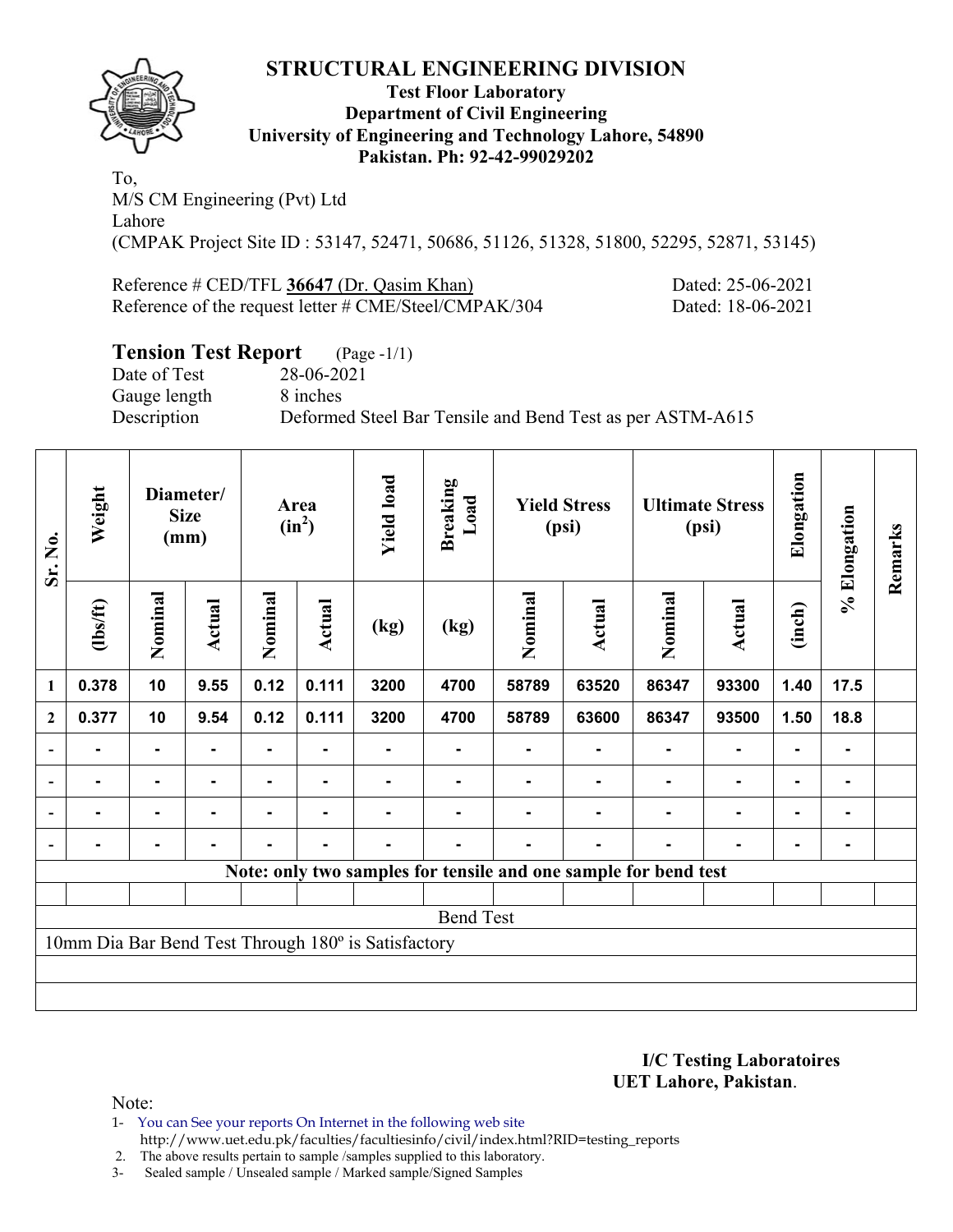

#### **Test Floor Laboratory Department of Civil Engineering University of Engineering and Technology Lahore, 54890 Pakistan. Ph: 92-42-99029202**

To, Resident Engineer Orbit Housing The Spring Apartment Homes, Lahore

Reference # CED/TFL 36650 (Dr. Qasim Khan) Dated: 28-06-2021 Reference of the request letter # Nil Dated: 28-06-2021

#### **Tension Test Report** (Page -1/1) Date of Test 28-06-2021 Gauge length 8 inches

Description Deformed Steel Bar Tensile and Bend Test as per ASTM-A615

| Sr. No.        | Weight                                        |                   | Diameter/<br><b>Size</b> |                | Area<br>$(in^2)$ | <b>Yield load</b> | <b>Breaking</b><br>Load |         | <b>Yield Stress</b><br>(psi) |                                                                 | <b>Ultimate Stress</b><br>(psi) | Elongation     | % Elongation | Remarks |
|----------------|-----------------------------------------------|-------------------|--------------------------|----------------|------------------|-------------------|-------------------------|---------|------------------------------|-----------------------------------------------------------------|---------------------------------|----------------|--------------|---------|
|                | $\frac{2}{10}$                                | Nominal<br>$(\#)$ | Actual<br>(inch)         | Nominal        | Actual           | (kg)              | (kg)                    | Nominal | Actual                       | Nominal                                                         | Actual                          | (inch)         |              |         |
| 1              | 0.372                                         | $\mathbf{3}$      | 0.373                    | 0.11           | 0.109            | 3400              | 5100                    | 68200   | 68540                        | 102200                                                          | 102800                          | 1.00           | 12.5         |         |
| $\mathbf{2}$   | 0.379                                         | $\mathbf{3}$      | 0.377                    | 0.11           | 0.111            | 3600              | 5400                    | 72200   | 71190                        | 108200                                                          | 106800                          | 1.00           | 12.5         |         |
|                |                                               | ۰                 |                          |                |                  |                   |                         |         |                              |                                                                 |                                 |                |              |         |
| $\blacksquare$ | -                                             | $\blacksquare$    | $\blacksquare$           |                |                  |                   |                         |         |                              |                                                                 | ۰                               | $\blacksquare$ |              |         |
|                | -                                             | ۰                 |                          | $\blacksquare$ |                  |                   |                         |         |                              |                                                                 | $\blacksquare$                  | $\blacksquare$ |              |         |
|                |                                               | ۰                 |                          | ٠              | $\blacksquare$   | $\blacksquare$    |                         |         |                              |                                                                 | $\blacksquare$                  | $\blacksquare$ |              |         |
|                |                                               |                   |                          |                |                  |                   |                         |         |                              | Note: only two samples for tensile and one sample for bend test |                                 |                |              |         |
|                |                                               |                   |                          |                |                  |                   |                         |         |                              |                                                                 |                                 |                |              |         |
|                |                                               |                   |                          |                |                  |                   | <b>Bend Test</b>        |         |                              |                                                                 |                                 |                |              |         |
|                | #3 Bar Bend Test Through 180° is Satisfactory |                   |                          |                |                  |                   |                         |         |                              |                                                                 |                                 |                |              |         |
|                |                                               |                   |                          |                |                  |                   |                         |         |                              |                                                                 |                                 |                |              |         |
|                |                                               |                   |                          |                |                  |                   |                         |         |                              |                                                                 |                                 |                |              |         |

**I/C Testing Laboratoires UET Lahore, Pakistan**.

Note:

1- You can See your reports On Internet in the following web site http://www.uet.edu.pk/faculties/facultiesinfo/civil/index.html?RID=testing\_reports

2. The above results pertain to sample /samples supplied to this laboratory.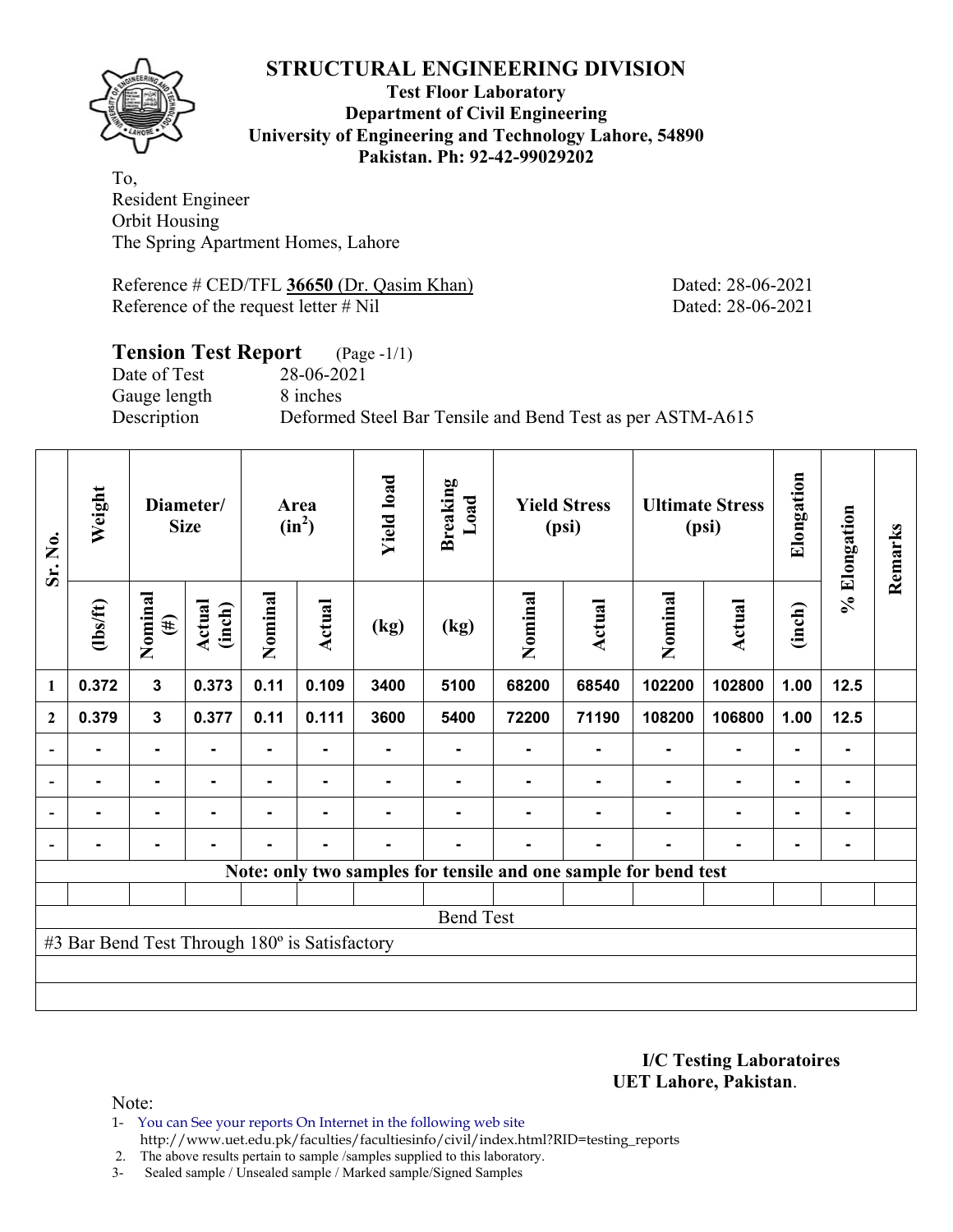

#### **Test Floor Laboratory Department of Civil Engineering University of Engineering and Technology Lahore, 54890 Pakistan. Ph: 92-42-99029202**

To, Resident Engineer NESPAK Lahore Construction of Flyover and AT-Grade Improvement AT Shahkaam Chowk Lahore (SJ Steel)

| Reference # CED/TFL 36652 (Dr. Qasim Khan)             |  |  |
|--------------------------------------------------------|--|--|
| Reference of the request letter $\#$ 4047/13/05/AZL/11 |  |  |

Dated: 28-06-2021 Dated: 24-06-2021

# **Tension Test Report** (Page -1/3)

Date of Test 28-06-2021 Gauge length 8 inches

Description Deformed Steel Bar Tensile and Bend Test as per ASTM-A615

| Sr. No.                 | Weight                                                |                   | Diameter/<br><b>Size</b> |         | Area<br>$(in^2)$ | <b>Yield load</b> | <b>Breaking</b><br>Load                                          |         | <b>Yield Stress</b><br>(psi) |         | <b>Ultimate Stress</b><br>(psi) | Elongation     | % Elongation | Remarks |
|-------------------------|-------------------------------------------------------|-------------------|--------------------------|---------|------------------|-------------------|------------------------------------------------------------------|---------|------------------------------|---------|---------------------------------|----------------|--------------|---------|
|                         | (lbs/ft)                                              | Nominal<br>$(\#)$ | Actual<br>(inch)         | Nominal | Actual           | (kg)              | (kg)                                                             | Nominal | <b>Actual</b>                | Nominal | Actual                          | (inch)         |              |         |
| 1                       | 0.372                                                 | $\mathbf{3}$      | 0.373                    | 0.11    | 0.109            | 3100              | 4800                                                             | 62200   | 62530                        | 96200   | 96900                           | 1.40           | 17.5         |         |
| $\mathbf{2}$            | 0.372                                                 | $\mathbf{3}$      | 0.373                    | 0.11    | 0.109            | 3000              | 4700                                                             | 60200   | 60550                        | 94200   | 94900                           | 1.20           | 15.0         |         |
| 3                       | 4.267                                                 | 10                | 1.264                    | 1.27    | 1.254            | 37800             | 52800                                                            | 65600   | 66420                        | 91700   | 92800                           | 1.50           | 18.8         |         |
| $\overline{\mathbf{4}}$ | 4.205                                                 | 10                | 1.255                    | 1.27    | 1.236            | 37400             | 52800                                                            | 65000   | 66690                        | 91700   | 94200                           | 1.40           | 17.5         |         |
|                         |                                                       | $\blacksquare$    |                          |         |                  |                   |                                                                  |         |                              |         |                                 | $\blacksquare$ | ۰            |         |
|                         |                                                       | $\blacksquare$    |                          |         |                  |                   |                                                                  |         |                              |         |                                 |                |              |         |
|                         |                                                       |                   |                          |         |                  |                   | Note: only four samples for tensile and two sample for bend test |         |                              |         |                                 |                |              |         |
|                         |                                                       |                   |                          |         |                  |                   |                                                                  |         |                              |         |                                 |                |              |         |
|                         | <b>Bend Test</b>                                      |                   |                          |         |                  |                   |                                                                  |         |                              |         |                                 |                |              |         |
|                         | #3 Bar Bend Test Through 180° is Satisfactory         |                   |                          |         |                  |                   |                                                                  |         |                              |         |                                 |                |              |         |
|                         | #10 Bar Bend Test Through $180^\circ$ is Satisfactory |                   |                          |         |                  |                   |                                                                  |         |                              |         |                                 |                |              |         |
|                         |                                                       |                   |                          |         |                  |                   |                                                                  |         |                              |         |                                 |                |              |         |

**I/C Testing Laboratoires UET Lahore, Pakistan**.

- 1- You can See your reports On Internet in the following web site
	- http://www.uet.edu.pk/faculties/facultiesinfo/civil/index.html?RID=testing\_reports
- 2. The above results pertain to sample /samples supplied to this laboratory. 3- Sealed sample / Unsealed sample / Marked sample/Signed Samples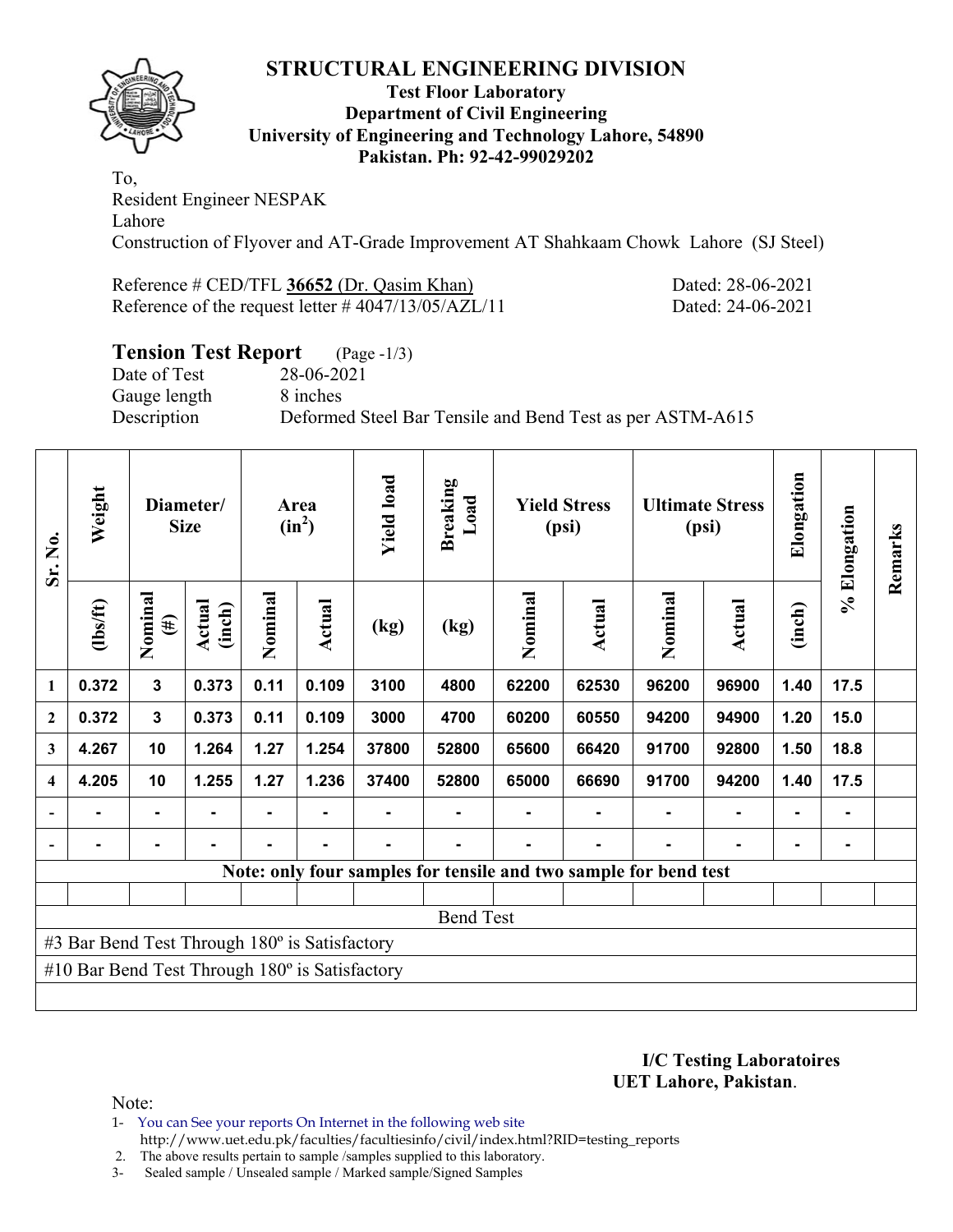

#### **Test Floor Laboratory Department of Civil Engineering University of Engineering and Technology Lahore, 54890 Pakistan. Ph: 92-42-99029202**

To, Resident Engineer NESPAK Lahore Construction of Flyover and AT-Grade Improvement AT Shahkaam Chowk Lahore (FF Steel)

Reference # CED/TFL 36652 (Dr. Qasim Khan) Dated: 28-06-2021 Reference of the request letter # 4047/13/05/AZL/10 Dated: 23-06-2021

### **Tension Test Report** (Page -2/3)

Date of Test 28-06-2021 Gauge length 8 inches

Description Deformed Steel Bar Tensile and Bend Test as per ASTM-A615

| Sr. No.      | Weight                                        |                   | Diameter/<br><b>Size</b> |         | Area<br>$(in^2)$ | <b>Yield load</b> | <b>Breaking</b><br>Load |         | <b>Yield Stress</b><br>(psi) |                                                                 | <b>Ultimate Stress</b><br>(psi) | Elongation     | % Elongation | Remarks |
|--------------|-----------------------------------------------|-------------------|--------------------------|---------|------------------|-------------------|-------------------------|---------|------------------------------|-----------------------------------------------------------------|---------------------------------|----------------|--------------|---------|
|              | $\frac{2}{10}$                                | Nominal<br>$(\#)$ | Actual<br>(inch)         | Nominal | Actual           | (kg)              | (kg)                    | Nominal | <b>Actual</b>                | Nominal                                                         | <b>Actual</b>                   | (inch)         |              |         |
| 1            | 0.419                                         | $\mathbf{3}$      | 0.396                    | 0.11    | 0.123            | 4100              | 5700                    | 82200   | 73400                        | 114300                                                          | 102100                          | 1.00           | 12.5         |         |
| $\mathbf{2}$ | 0.419                                         | $\mathbf 3$       | 0.396                    | 0.11    | 0.123            | 4000              | 5700                    | 80200   | 71630                        | 114300                                                          | 102100                          | 1.00           | 12.5         |         |
|              |                                               |                   |                          |         |                  |                   |                         |         |                              |                                                                 |                                 | ۰              |              |         |
|              | $\blacksquare$                                | $\blacksquare$    |                          |         |                  |                   |                         |         |                              |                                                                 | $\blacksquare$                  | $\blacksquare$ |              |         |
|              | $\blacksquare$                                | $\blacksquare$    | ۰.                       |         | $\blacksquare$   |                   |                         |         |                              | ۰                                                               | $\blacksquare$                  | $\blacksquare$ | -            |         |
|              | $\blacksquare$                                | ۰                 |                          | -       | ٠                | $\blacksquare$    |                         |         | $\blacksquare$               | ٠                                                               | $\blacksquare$                  | $\blacksquare$ | ۰            |         |
|              |                                               |                   |                          |         |                  |                   |                         |         |                              | Note: only two samples for tensile and one sample for bend test |                                 |                |              |         |
|              |                                               |                   |                          |         |                  |                   |                         |         |                              |                                                                 |                                 |                |              |         |
|              |                                               |                   |                          |         |                  |                   | <b>Bend Test</b>        |         |                              |                                                                 |                                 |                |              |         |
|              | #3 Bar Bend Test Through 180° is Satisfactory |                   |                          |         |                  |                   |                         |         |                              |                                                                 |                                 |                |              |         |
|              |                                               |                   |                          |         |                  |                   |                         |         |                              |                                                                 |                                 |                |              |         |
|              |                                               |                   |                          |         |                  |                   |                         |         |                              |                                                                 |                                 |                |              |         |

**I/C Testing Laboratoires UET Lahore, Pakistan**.

Note:

- 1- You can See your reports On Internet in the following web site http://www.uet.edu.pk/faculties/facultiesinfo/civil/index.html?RID=testing\_reports
- 2. The above results pertain to sample /samples supplied to this laboratory.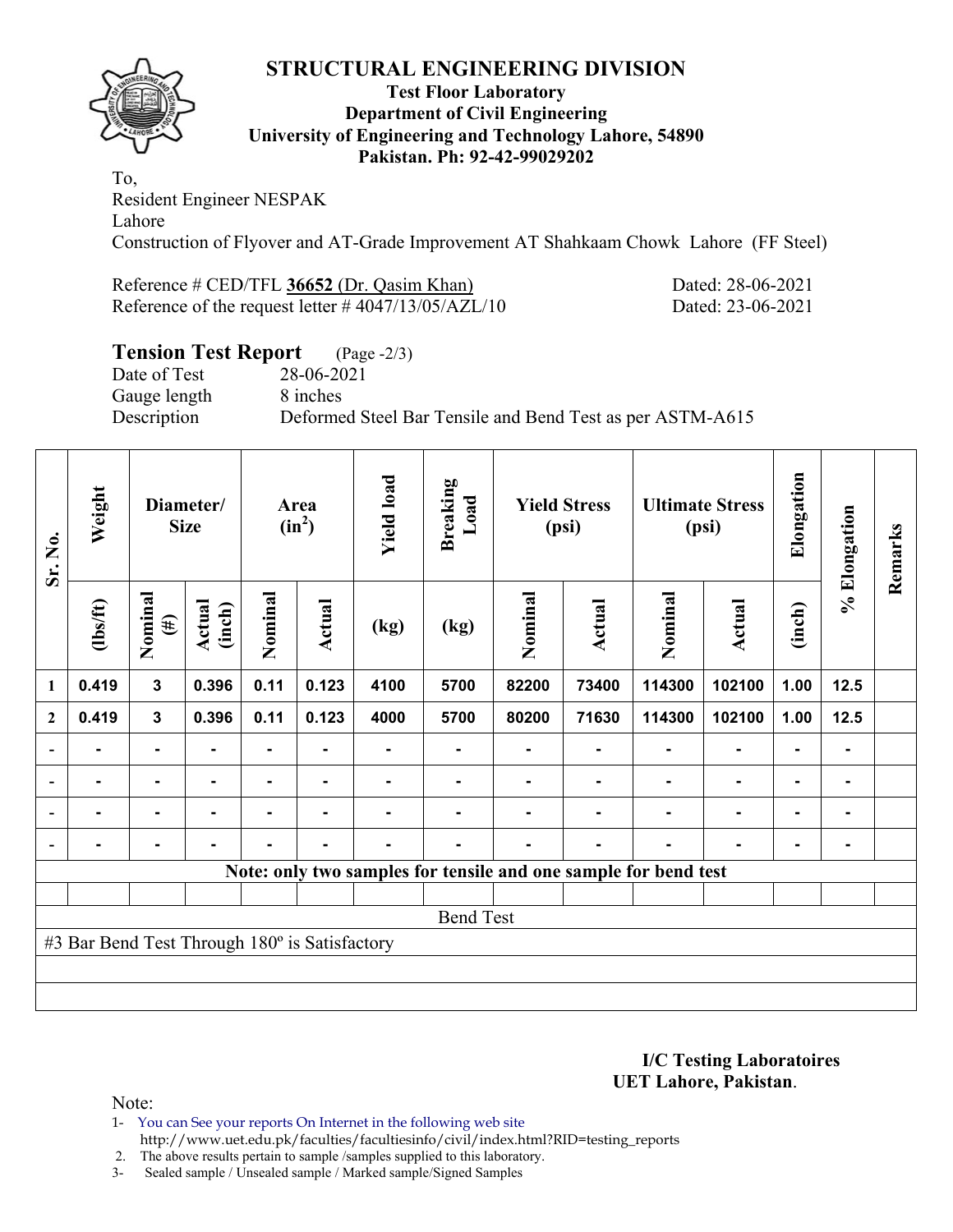

#### **Test Floor Laboratory Department of Civil Engineering University of Engineering and Technology Lahore, 54890 Pakistan. Ph: 92-42-99029202**

To, Resident Engineer NESPAK

Lahore

Construction of Flyover and AT-Grade Improvement AT Shahkaam Chowk Lahore (Mughal Steel)

Reference # CED/TFL 36652 (Dr. Qasim Khan) Dated: 28-06-2021 Reference of the request letter # 4047/13/05/AZL/12 Dated: 24-06-2021

| <b>Tension Test Report</b> | $(Page - 3/3)$                                            |
|----------------------------|-----------------------------------------------------------|
| Date of Test               | 28-06-2021                                                |
| Gauge length               | 8 inches                                                  |
| Description                | Deformed Steel Bar Tensile and Bend Test as per ASTM-A615 |
|                            |                                                           |

| Sr. No.                 | Weight                                                |                               | Diameter/<br><b>Size</b> |         | Area<br>$(in^2)$ | <b>Yield load</b> | <b>Breaking</b><br>Load |         | <b>Yield Stress</b><br>(psi) | (psi)                                                            | <b>Ultimate Stress</b> | Elongation     | % Elongation | Remarks |
|-------------------------|-------------------------------------------------------|-------------------------------|--------------------------|---------|------------------|-------------------|-------------------------|---------|------------------------------|------------------------------------------------------------------|------------------------|----------------|--------------|---------|
|                         | (1bs/ft)                                              | Nominal<br>$(\#)$             | Actual<br>(inch)         | Nominal | <b>Actual</b>    | (kg)              | (kg)                    | Nominal | Actual                       | Nominal                                                          | <b>Actual</b>          | (inch)         |              |         |
| 1                       | 0.393                                                 | 3                             | 0.384                    | 0.11    | 0.116            | 4000              | 5100                    | 80200   | 76310                        | 102200                                                           | 97300                  | 1.00           | 12.5         |         |
| $\mathbf{2}$            | 0.393                                                 | 0.384<br>0.11<br>$\mathbf{3}$ |                          |         | 0.116            | 4000              | 5000                    | 80200   | 76300                        | 100200                                                           | 95400                  | 1.00           | 12.5         |         |
| 3                       | 4.313                                                 | 1.27<br>1.270<br>1.268<br>10  |                          |         |                  | 43400             | 56200                   | 75400   | 75460                        | 97600                                                            | 97800                  | 1.60           | 20.0         |         |
| $\overline{\mathbf{4}}$ | 4.302                                                 | 10                            | 1.269                    | 1.27    | 1.264            | 43600             | 54000                   | 75700   | 76010                        | 93800                                                            | 94200                  | 1.50           | 18.8         |         |
| $\blacksquare$          |                                                       |                               |                          |         |                  |                   |                         |         |                              |                                                                  | $\blacksquare$         | $\blacksquare$ |              |         |
| $\blacksquare$          |                                                       | ۰                             |                          |         | $\blacksquare$   |                   |                         |         | ۰                            |                                                                  | $\blacksquare$         | $\blacksquare$ |              |         |
|                         |                                                       |                               |                          |         |                  |                   |                         |         |                              | Note: only four samples for tensile and two sample for bend test |                        |                |              |         |
|                         |                                                       |                               |                          |         |                  |                   |                         |         |                              |                                                                  |                        |                |              |         |
|                         |                                                       |                               |                          |         |                  |                   | <b>Bend Test</b>        |         |                              |                                                                  |                        |                |              |         |
|                         | #3 Bar Bend Test Through 180° is Satisfactory         |                               |                          |         |                  |                   |                         |         |                              |                                                                  |                        |                |              |         |
|                         | #10 Bar Bend Test Through $180^\circ$ is Satisfactory |                               |                          |         |                  |                   |                         |         |                              |                                                                  |                        |                |              |         |
|                         |                                                       |                               |                          |         |                  |                   |                         |         |                              |                                                                  |                        |                |              |         |

**I/C Testing Laboratoires UET Lahore, Pakistan**.

Note:

1- You can See your reports On Internet in the following web site http://www.uet.edu.pk/faculties/facultiesinfo/civil/index.html?RID=testing\_reports

2. The above results pertain to sample /samples supplied to this laboratory.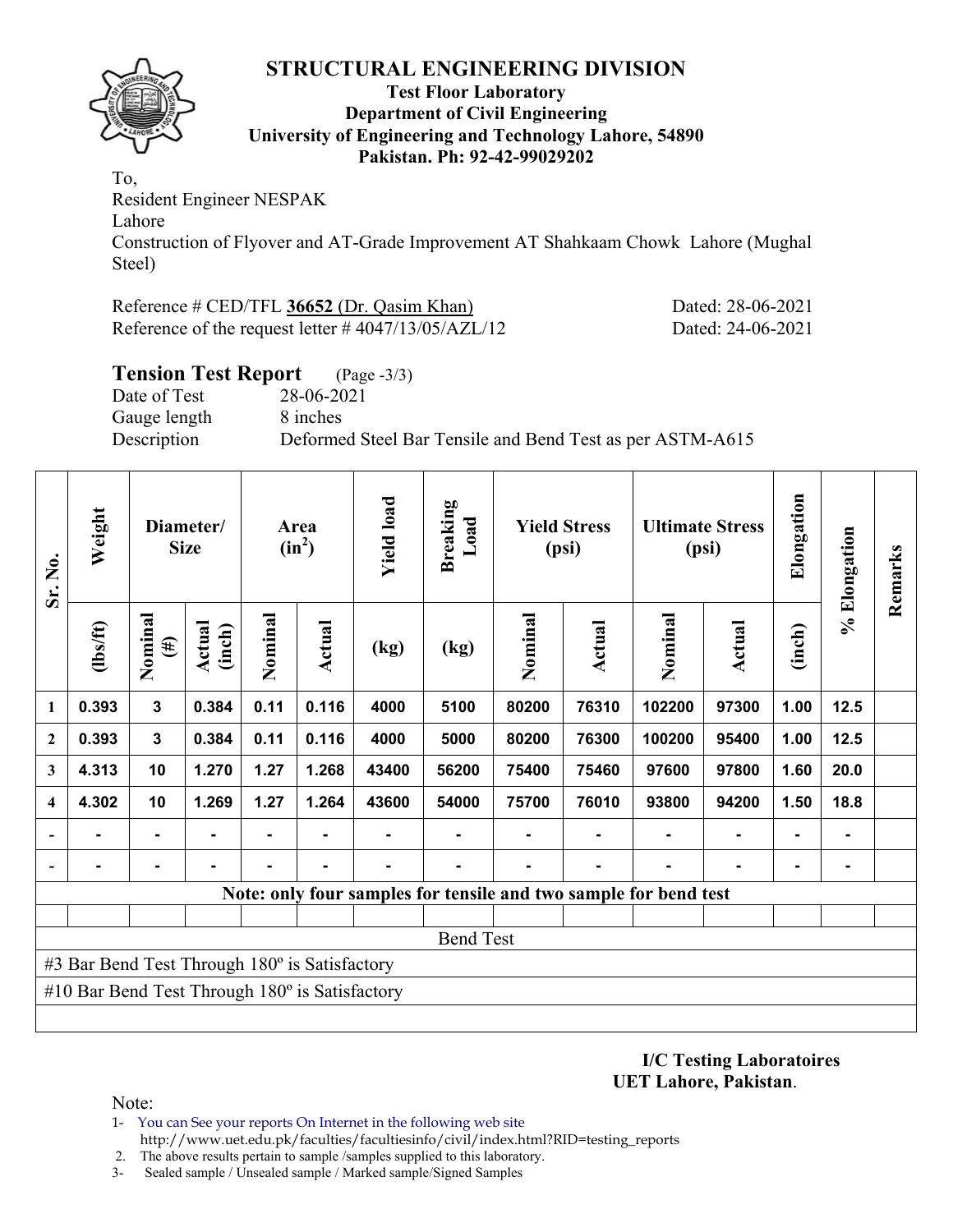

#### **Test Floor Laboratory Department of Civil Engineering University of Engineering and Technology Lahore, 54890 Pakistan. Ph: 92-42-99029202**

To, National Heritage Constructors Faisalabad Subject: PD-EHV-08-2021 (Prime Steel)

Reference # CED/TFL **36652** (Dr. Qasim Khan) Dated: 28-06-2021 Reference of the request letter # NHC/W-141/9535-37 Dated: 24-06-2021

### **Tension Test Report** (Page -1/1)

Date of Test 28-06-2021 Gauge length 8 inches

Description Deformed Steel Bar Tensile and Bend Test as per ASTM-A615

| Sr. No.                  | Weight                                        | Diameter/<br><b>Size</b> |                  | Area<br>$(in^2)$ |                | <b>Yield load</b> | <b>Breaking</b><br>Load | <b>Yield Stress</b><br>(psi) |                                                                | <b>Ultimate Stress</b><br>(psi) |                | Elongation     | % Elongation   | Remarks |
|--------------------------|-----------------------------------------------|--------------------------|------------------|------------------|----------------|-------------------|-------------------------|------------------------------|----------------------------------------------------------------|---------------------------------|----------------|----------------|----------------|---------|
|                          | $\frac{2}{10}$                                | Nominal<br>$(\#)$        | Actual<br>(inch) | Nominal          | <b>Actual</b>  | (kg)              | (kg)                    | Nominal                      | <b>Actual</b>                                                  | Nominal                         | <b>Actual</b>  | (inch)         |                |         |
| 1                        | 0.372                                         | $\mathbf{3}$             | 0.373            | 0.11             | 0.109          | 3160              | 4400                    | 63400                        | 63660                                                          | 88200                           | 88700          | 1.50           | 18.8           |         |
| $\blacksquare$           | Ξ.                                            | $\blacksquare$           |                  | Ξ.               |                |                   | -                       | ۰                            |                                                                | ۰                               | $\blacksquare$ |                | ۰              |         |
| $\overline{\phantom{0}}$ |                                               | $\blacksquare$           | -                | Ξ.               | $\blacksquare$ |                   |                         |                              |                                                                |                                 | $\blacksquare$ | $\blacksquare$ | ۰.             |         |
| $\overline{\phantom{0}}$ |                                               |                          |                  |                  |                |                   |                         |                              |                                                                |                                 |                |                | ۰              |         |
| $\overline{\phantom{a}}$ |                                               | $\blacksquare$           |                  |                  |                |                   |                         |                              |                                                                |                                 |                |                | $\blacksquare$ |         |
| $\overline{\phantom{a}}$ |                                               |                          |                  |                  |                |                   |                         |                              |                                                                |                                 |                |                | ۰              |         |
|                          |                                               |                          |                  |                  |                |                   |                         |                              | Note: only one sample for tensile and one sample for bend test |                                 |                |                |                |         |
|                          |                                               |                          |                  |                  |                |                   |                         |                              |                                                                |                                 |                |                |                |         |
| <b>Bend Test</b>         |                                               |                          |                  |                  |                |                   |                         |                              |                                                                |                                 |                |                |                |         |
|                          | #3 Bar Bend Test Through 180° is Satisfactory |                          |                  |                  |                |                   |                         |                              |                                                                |                                 |                |                |                |         |
|                          |                                               |                          |                  |                  |                |                   |                         |                              |                                                                |                                 |                |                |                |         |
|                          |                                               |                          |                  |                  |                |                   |                         |                              |                                                                |                                 |                |                |                |         |

**I/C Testing Laboratoires UET Lahore, Pakistan**.

Note:

1- You can See your reports On Internet in the following web site http://www.uet.edu.pk/faculties/facultiesinfo/civil/index.html?RID=testing\_reports

2. The above results pertain to sample /samples supplied to this laboratory.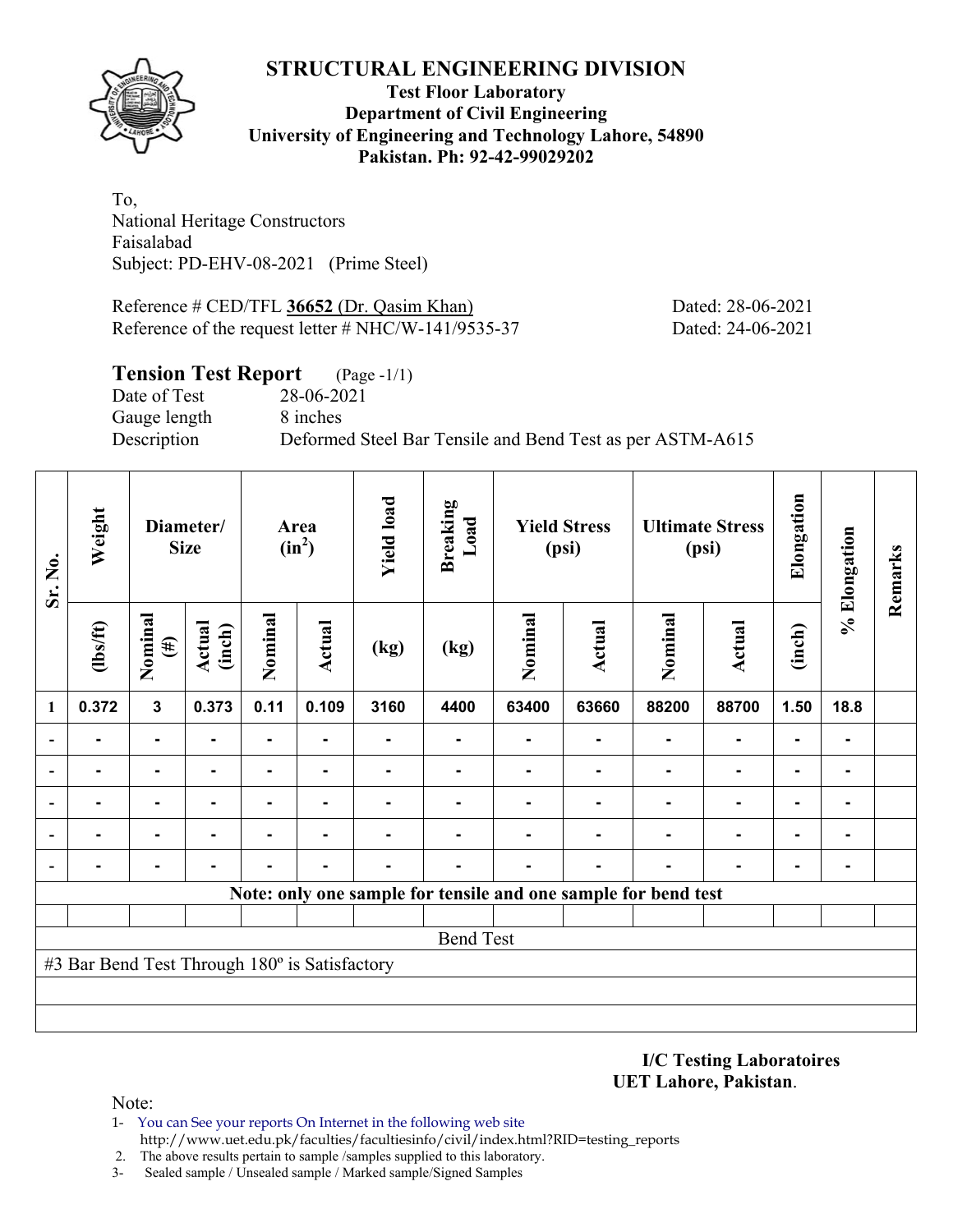

### **Test Floor Laboratory Department of Civil Engineering University of Engineering and Technology Lahore, 54890 Pakistan. Ph: 92-42-99029202**

Ref: CED/TFL/06/36660 Dated: 28-06-2021 **Dated of Test: 28-06-2021**

**To, Resident Engineer AZ Engineering Associates Dualization of Road from GT Road (Samma) to Gujrat Diga Road I/C Gujrat Flyover Length = 31 kms in District Gujrat (Group-IV-B Construction of Bridge over Bhimber Nullah along with Approaches)** 

#### Subject: **- CALIBRATION OF PRESSURE GAUGE (MARK: TFL/06/36660)** (Page -1/2)

Reference to your Letter No. RE AZA/GT-148, Dated: 22/06/2021 on the subject cited above. One Pressure Gauge No. AES-310 as received by us has been calibrated. The results are tabulated as under:

| <b>Total Range</b>       | Zero - | $1000$ (bar) |
|--------------------------|--------|--------------|
| <b>Calibrated Range:</b> | Zero - | 440 (bar)    |

| <b>Pressure Gauge Reading</b><br>(bar) |  | 40    | 80    | 120    | 160    | 200    | 240    | 280    | 320    | 360    | 400    | 440    |
|----------------------------------------|--|-------|-------|--------|--------|--------|--------|--------|--------|--------|--------|--------|
| Calibrated Load (kg)                   |  | 6600  | 14500 | 22600  | 30600  | 38700  | 46500  | 54400  | 62700  | 70600  | 78700  | 86400  |
| Calibrated Pressure (bar)              |  | 32.69 | 71.82 | 111.94 | 151.56 | 191.68 | 230.32 | 269.44 | 310.56 | 349.68 | 389.80 | 427.94 |

The Ram Are use for Calibration =  $198 \text{ cm}^2$ 



**I/C Testing Laboratoires UET Lahore, Pakistan**.

- 1- You can See your reports On Internet in the following web site http://www.uet.edu.pk/faculties/facultiesinfo/civil/index.html?RID=testing\_reports
- 2. The above results pertain to sample /samples supplied to this laboratory.
- 3- Sealed sample / Unsealed sample / Marked sample/Signed Samples